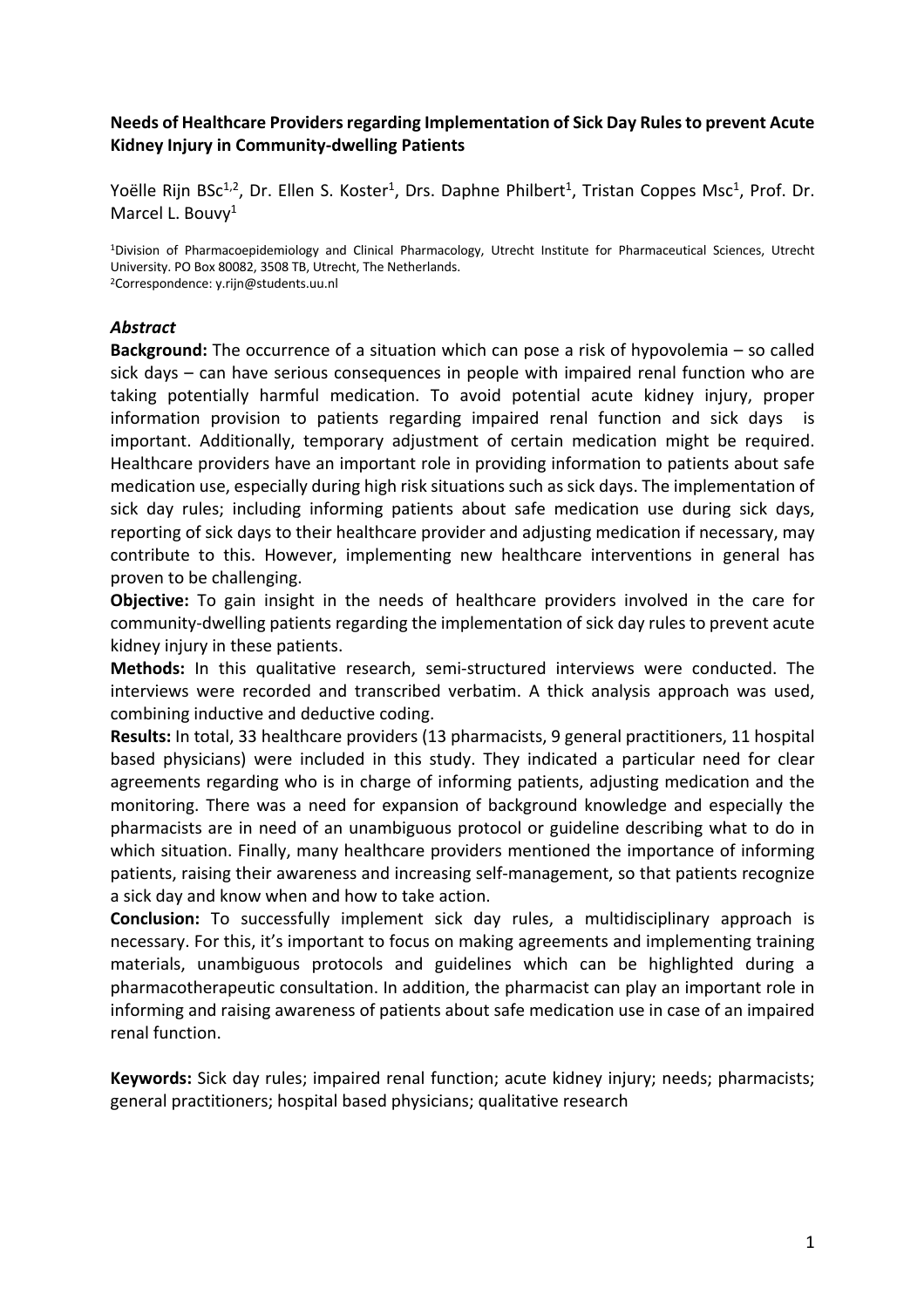#### **Nederlandse samenvatting**

**Achtergrond**: Het optreden van een situatie die een risico op hypovolemie kan vormen – zogenaamde 'sick days' (ziektedagen) – kan ernstige gevolgen hebben voor mensen met een verminderde nierfunctie die potentieel schadelijke medicatie gebruiken. Goede informatievoorziening over 'sick days' is belangrijk om acute nierschade te voorkomen. Bovendien kan tijdelijke aanpassing van bepaalde medicatie soms noodzakelijk zijn. Zorgverleners spelen een belangrijke rol bij het voorlichten van patiënten over veilig medicatiegebruik, vooral tijdens risicovolle situaties zoals 'sick days'. De implementatie van 'sick day rules' (ziektedag-richtlijnen); waaronder het informeren van patiënten over veilig geneesmiddelgebruik tijdens 'sick days', het melden van 'sick days' bij hun zorgverlener en het zo nodig aanpassen van de medicatie, kan hieraan bijdragen. Het implementeren van nieuwe interventies in de gezondheidszorg in het algemeen blijkt echter een uitdaging te zijn.

**Doel**: Het doel van deze studie is het verkrijgen van inzicht in de behoeften van zorgverleners die betrokken zijn bij de zorg voor thuiswonende patiënten ten aanzien van de implementatie van 'sick day rules' ter preventie van acute nierschade bij deze patiënten.

**Methode:** In deze kwalitatieve studie zijn semigestructureerde interviews afgenomen. De interviews werden opgenomen en woordelijk getranscribeerd. Er is gebruik gemaakt van een 'thick analysis', een combinatie van inductieve en deductieve codering.

**Resultaten:** In totaal werden 33 zorgverleners (13 apothekers, 9 huisartsen, 11 medisch specialisten) geïncludeerd in het onderzoek. Ze gaven aan vooral behoefte te hebben aan duidelijke afspraken over wie verantwoordelijk is voor het informeren van patiënten, het aanpassen van medicatie en de monitoring hiervan. Er was behoefte aan uitbreiding van achtergrondkennis en vooral apothekers gaven aan behoefte te hebben aan een eenduidig protocol of richtlijn waarin beschreven wordt wat te doen in welke situatie. Tot slot noemden veel zorgverleners het belang van het informeren van patiënten en het vergroten van hun bewustwording en zelfmanagement, zodat patiënten een 'sick day' herkennen en weten wanneer en hoe ze actie dienen te ondernemen.

**Conclusie:** Een multidisciplinaire aanpak is nodig voor een succesvolle implementatie van 'sick day rules'. Hiervoor is het van belang aandacht te besteden aan het maken van afspraken en het implementeren van trainingsmaterialen, eenduidige protocollen en richtlijnen die tijdens een farmacotherapeutisch overleg onder de aandacht kunnen worden gebracht. Daarnaast kan de apotheker een belangrijke rol spelen bij de voorlichting en bewustwording van patiënten over veilig medicatiegebruik bij een verminderde nierfunctie.

**Trefwoorden:** Sick day rules (ziektedag-richtlijnen); verminderde nierfunctie; acute nierschade; behoeften; apothekers; huisartsen; medisch specialisten; kwalitatief onderzoek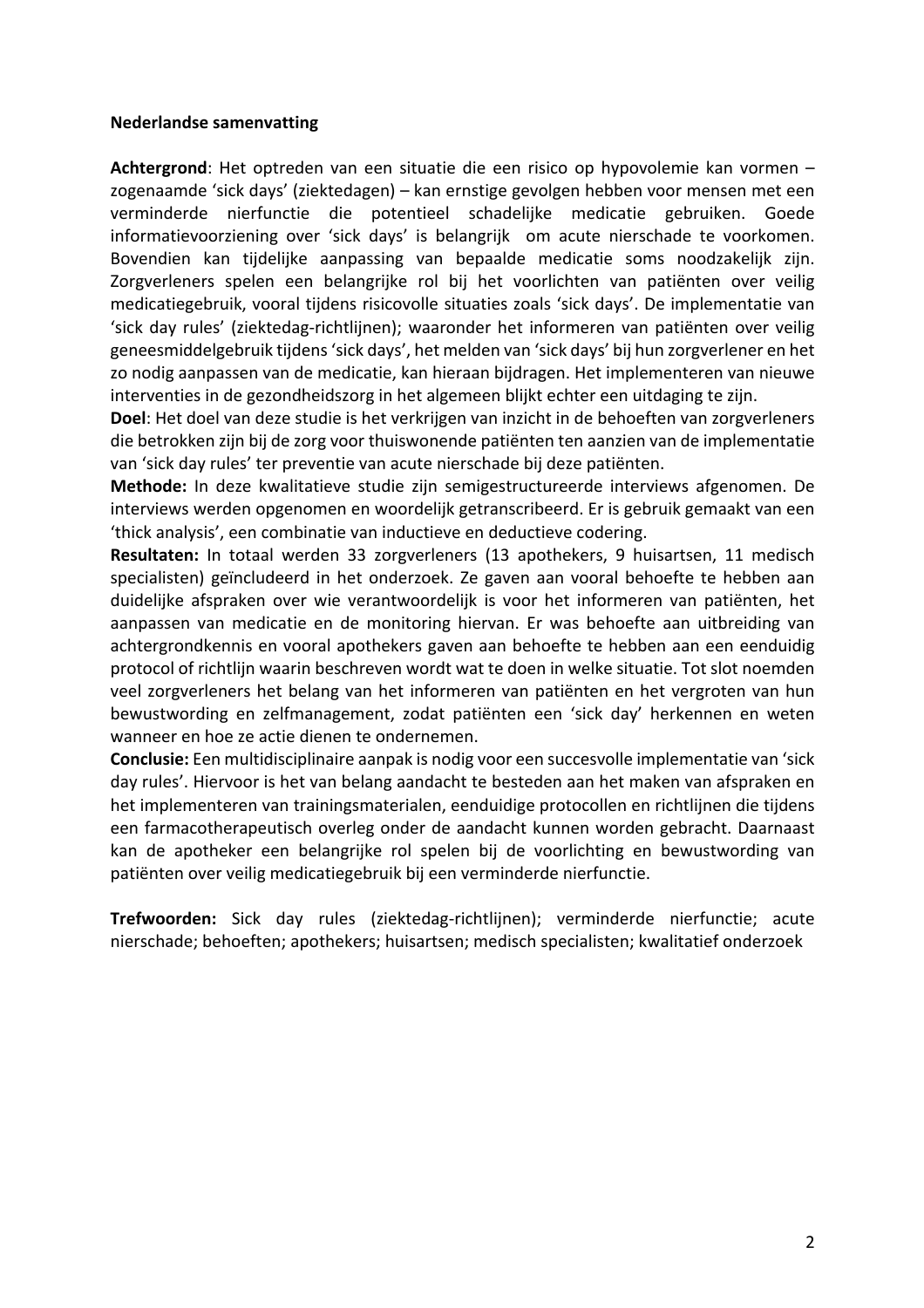## **Introduction**

Globally, the number of people with an impaired renal function is increasing [1]. This shows that this condition is a major health issue. Approximately two million people suffer from impaired renal function in the Netherlands alone [2]. This is partly due to the aging population and the higher incidence of diabetes and cardiovascular diseases, which are known comorbidities for impaired renal function [3,4].

Patients are often prescribed several medication for these conditions, ultimately leading to decreased circulating volume, blood pressure or renal blood flow and therefore pose a risk in case of an impaired renal function. This has been shown to occur with diuretics, aldosterone antagonists (ARBs), angiotensin-converting enzyme (ACE) inhibitors and non-steroidal antiinflammatory drugs (NSAIDs) [5,6]. Metformin may also constitute a risk in these patients due to accumulation and thus the risk of lactic acidosis [7].

Hypovolemia may occur when patients with impaired renal function are at risk of dehydration and experience symptoms of vomiting, diarrhea and/or fever sweat and shaking, so-called sick days. Hypovolemia is a risk factor for the occurrence of acute kidney injury (AKI), which can cause several complications such as muscle weakness, pulmonary edema, metabolic acidosis and even death. During these sick days, extra caution is required with respect to the abovementioned medication to prevent the occurrence of AKI. [6-10].

Various studies have shown that many patients have limited knowledge of their impaired renal function and medication management, and that such patients thus need clear information and guidance regarding self-management. These can include information about medication intake, fluid and dietary restrictions and monitoring and reporting of symptoms [11-13]. Healthcare providers also play an important role in providing information to patients regarding impaired renal function and safe medication use during sick days. Implementation of 'sick day guidance', e.g. including informing and educating high-risk patients, informal caregivers and home care workers about safe medication use during sick days and reporting of sick days to their healthcare provider is of great importance here [6]. In addition, it is important that medication is adjusted if necessary.

A previous study showed a number of difficulties underlying the implementation of new interventions in healthcare. This may be due to factors such as lack of fidelity outside the research domains; lack of guidance in adapting the intervention to the population or lack of an implementation framework when the intervention is widely used [14]. Therefore, it is important to ensure that it aligns with daily practice and meets the needs and wishes of involved healthcare providers, before sick day rules can be implemented.

Consequently, the aim of this study is to gain insight in the needs of healthcare providers involved in the care for community-dwelling patients regarding the implementation of sick day rules to prevent acute kidney injury in these patients.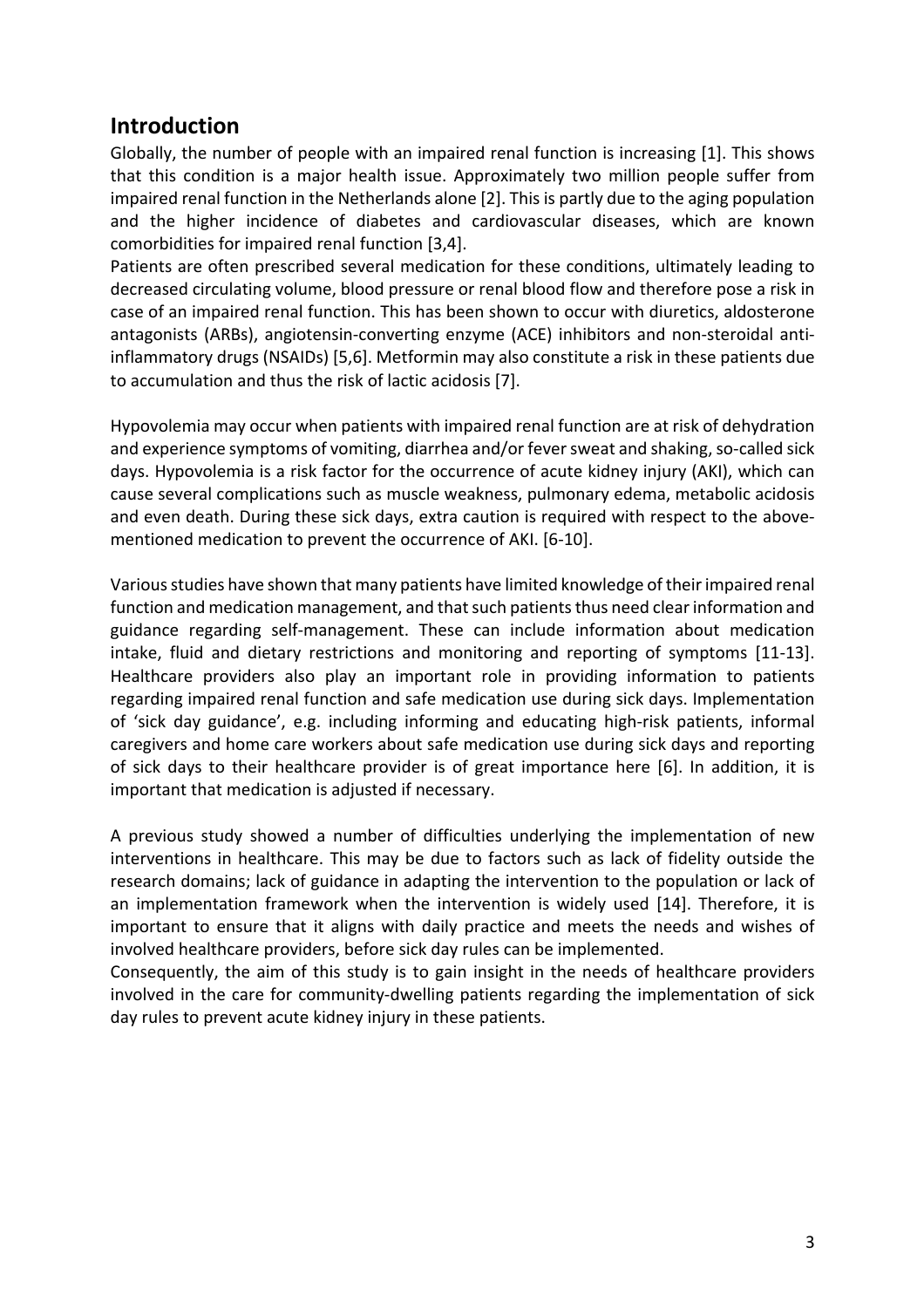# **Methods**

## **Study setting and design**

This qualitative study took place in compliance with the Utrecht Institute for Pharmaceutical Sciences and was conducted at research group Pharmacoepidemiology and Clinical Pharmacology between September 2021 and February 2022. Participants were selected and approached by a PhD-candidate and two Master Pharmacy student researchers and were interviewed according to a semi-structured method. This allowed the interviewer to ask further questions and change the structure of the pre-established interview protocol.

The aim was to conduct 10-15 interviews to achieve sufficient data saturation per group of healthcare providers. If data saturation was not achieved after 15 interviews, additional participants could be recruited.

A study code was linked to each participant, which ensured that both data and the corresponding results were reported anonymously and not directly traceable to the participants. The privacy of the participants was ensured during coding and analysis. The key file containing the study code and participants' details was only in the possession of a research supervisor, who stored it on a protected server.

## **Study population**

Healthcare providers, including pharmacists, general practitioners (GPs) and hospital based physicians (HBPs), (internist-nephrologists, cardiologists), from across the Netherlands were approached to participate in the study. By interviewing a broad population of healthcare providers, a wide range of information could be obtained from different disciplines in the healthcare network. The healthcare providers were approached via an announcement in the Utrecht Pharmacy Practice network for Education and Research (UPPER) digital newsletter and the use of the project group's network. Subsequently, the participants were asked if they had any connections who might be interested in participating in the study to gather even more participants. The participants were emailed with an information letter and after confirmation, an informed consent was sent, and an appointment was scheduled (Appendix 1 & 2). If there was no response to the email after 2 weeks, a second reminder email was sent asking whether the healthcare provider was willing to participate.

The only requirement to be included in the study was that a healthcare provider had to be in practice at the time of the interview. Furthermore, no further inclusion and exclusion criteria were enforced. At the start of the interview, a few general questions were asked to obtain some more background information about the healthcare provider.

## **Data collection**

Data were collected between September 2021 and December 2021. The participant had the choice between a face-to-face interview or an online interview (by telephone or video call). At the start of the interview, a verbal or written agreement was given for the points on the informed consent form.

Two researchers were present at each interview, with one researcher conducting the interview and the other taking notes. The interviews were recorded with a voice recorder, telephone and/or via Zoom/Microsoft Teams and usually had a duration of 30-40 minutes. A separate interview guide, which can be found in Appendix 3, was made for each group of healthcare providers. These guides were approved by the Institutional Review Board of the division Pharmacoepidemiology & Clinical Pharmacology, Utrecht University. The interview guides focused on six main topics: 1) impaired renal function 2) sick days 3) sick day rules 4)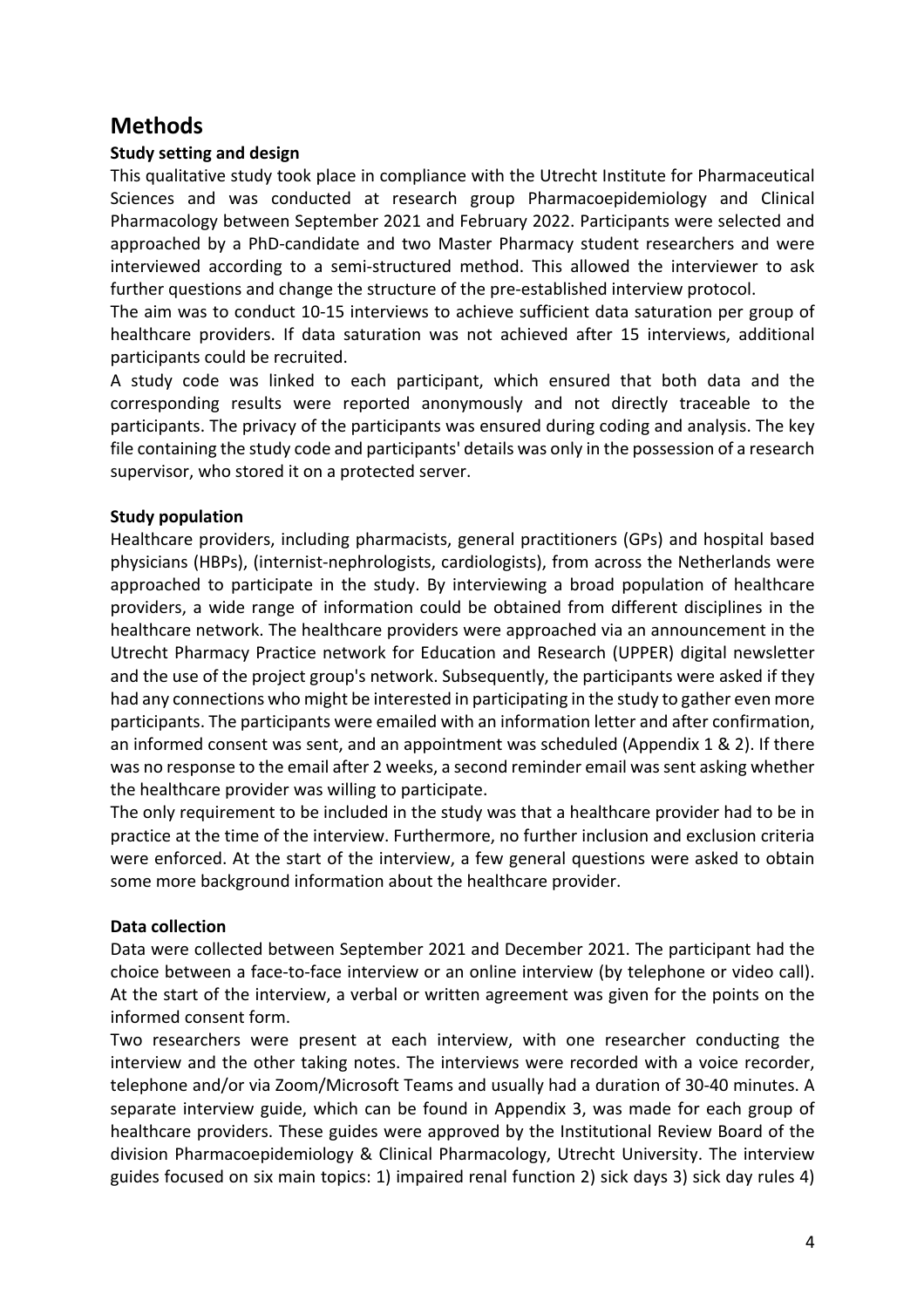agreements with other healthcare providers 5) training materials for healthcare providers and 6) information provision for patients. Supplementary questions were asked based on these topics to identify the needs of the healthcare providers as well as possible. The interview guides were reviewed after 2-4 interviews and questions were added or deleted. If necessary, the questions were specified and the order of the questions adjusted.

### **Data analysis**

All interviews recordings were transcribed verbatim. Coding and analysis of the data were performed by using the qualitative software program NVivo (version release 1.5, June 2021). A thick analysis approach was used, combining deductive and inductive coding. A codebook was drafted prior to the interviews (deductive coding). Open codes were added to the codebook during coding (inductive coding) and corresponding codes were merged. The codes were arranged into main topics and for the analysis, these topics were translated and grouped into themes. After 3-4 interviews, the codebook was largely complete and applicable to all interviews. A separate codebook was made for each group of healthcare providers (Appendix 4). Coding of the first transcripts from each group of healthcare providers was done by two/three researchers and then discussed. When sufficient agreement was reached, the remaining transcripts were coded by one or two researchers.

Themes were grouped and represented via NVivo and illustrative quotes were also coded to represent specific results.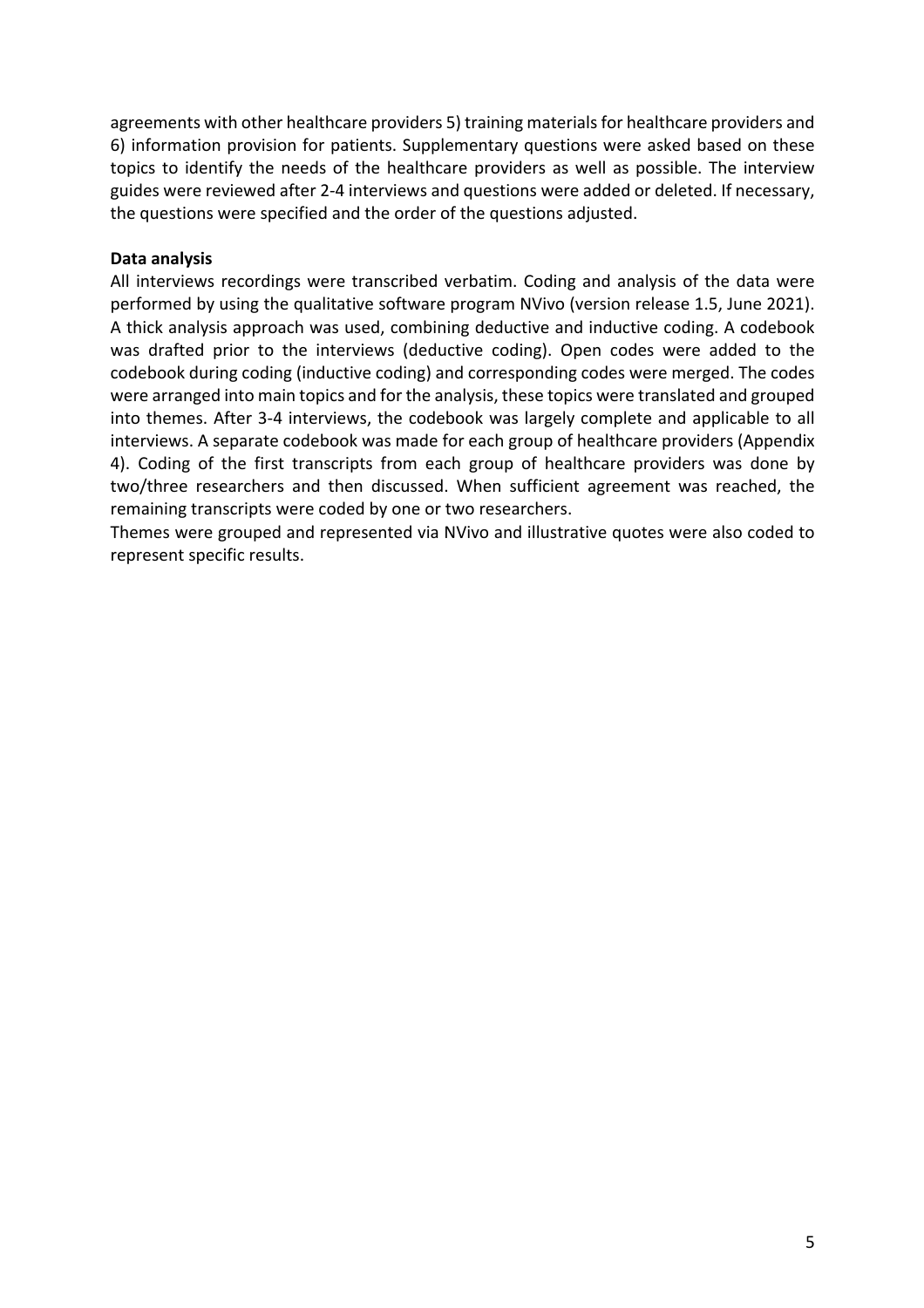# **Results**

## **Study population**

In total, 33 participants were interviewed (Table 1). To note, among the 13 pharmacists included, there were 12 community pharmacists and 1 outpatient pharmacist. Furthermore, among the 11 hospital based physicians were 9 internists-nephrologists and 2 cardiologists. The average duration of the interviews was 36,1 minutes (24-50 minutes).

|                                       | <b>Pharmacists</b> $(n=13)$   | $GPs*(n=9)$   | $HBPs* (n=11)$ |
|---------------------------------------|-------------------------------|---------------|----------------|
| <b>Female sex, <math>n</math> (%)</b> | 8(61,5)                       | 7 (77.8)      | 4(36,4)        |
| <b>Work</b>                           | experience,   11,7 (1,5-27,5) | 18,6 (0,5-33) | 17,7 (2,5-30)  |
| mean years (range)                    |                               |               |                |

#### **Table 1: Participant characteristics**

\*GP: General practitioner; \*HBP: Hospital based physician

The needs of the healthcare providers regarding the implementation of sick day rules are divided according to four main topics: 1. Agreements 2. Protocol or guidelines 3. Training materials 4. Patient awareness.

### **Agreements**

#### Responsibilities

Most pharmacists and GPs wanted to make agreements with each other on aspects of responsibility in order to successfully implement sick day rules. For example, agreements should be made about who takes the lead in the entire process and who is responsible for informing patients and adjusting medication. In addition, many pharmacists would make agreements about what is communicated to the patient and what information is shared between healthcare providers.

*''Well, I think you should agree on: what do you communicate to patients? (…) which medication to communicate? What questions do you ask as a pharmacy? What steps are you allowed to take? You also need to be clear about the moment when you no longer start with that, so actually refer the patient directly to the doctor.'' (Ph3, male)*

Many pharmacists and most GPs would also like to make agreements about when pharmacists are allowed to adjust medication and when it is necessary to refer the patient to the prescriber.

*"Uhm, just make agreements with the pharmacist if this and that is going on, then you can deal with it yourself and if you have reservations, then there should be consultation.'' (GP1, female)*

Additionally, agreements should be made on how to restart medication after temporary withdrawal and who is responsible for monitoring it according to most GPs.

Many HBPs wanted agreements to be made between prescribers and pharmacists about their role in sick day guidance. They indicated that the prescriber should be in charge of adjusting medication and the pharmacist is responsible for the actual adjustment of the medication in, for example, a multidose drug dispensing system and monitoring of medication.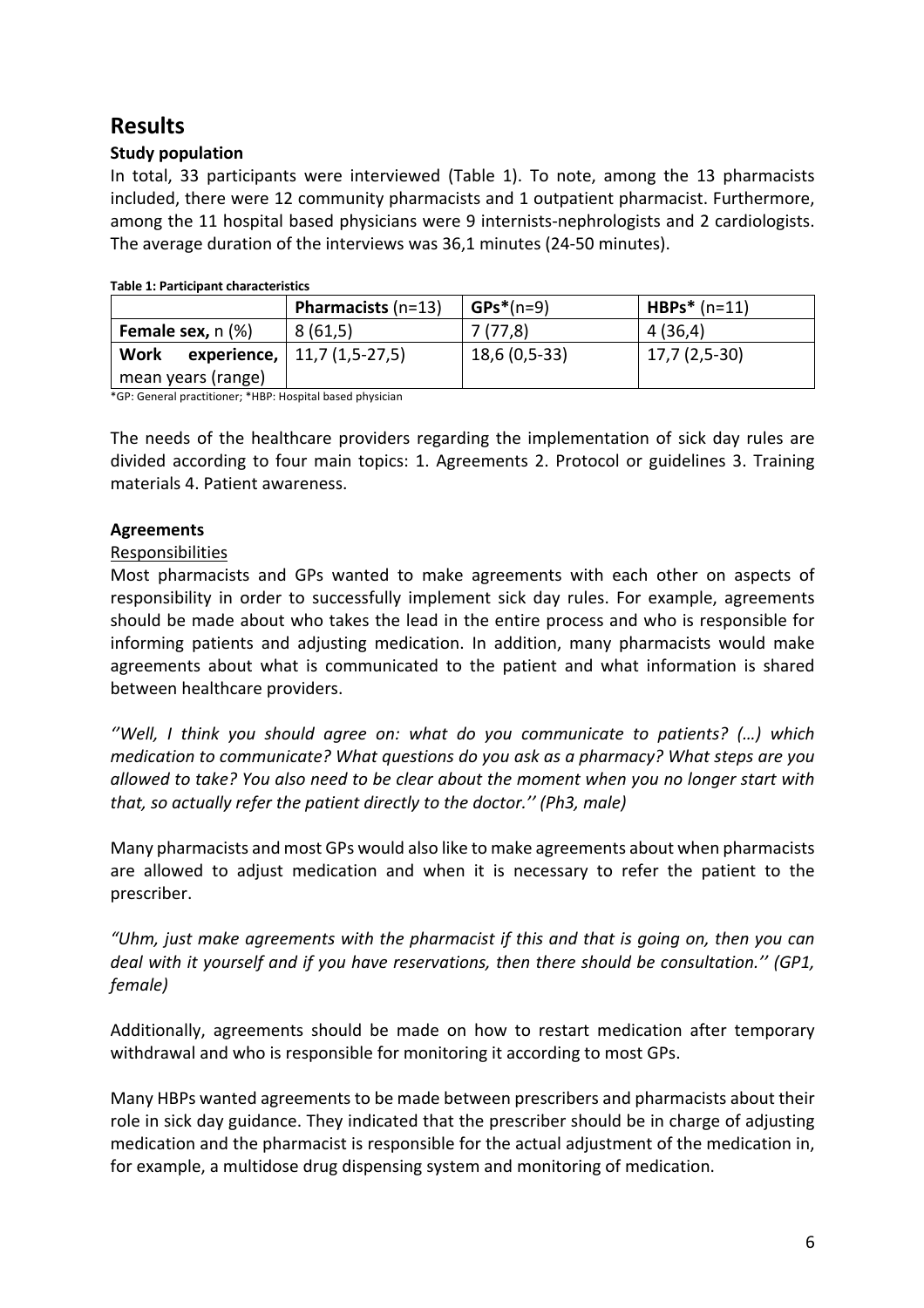*''I think it is very important for the GP to be involved, and not that the pharmacist does it (adjusting medication) on his own.'' (HBP1, internist-nephrologist, male)*

In addition, HBPs have a certain role to play according to a few GPs. They emphasized that they are responsible for the medication they prescribe and therefore also the medication adjustment during sick days.

*''No, actually I think everyone (the prescribers) should monitor their own medication.'' (GP4, female)*

## Communication

Informing and involving HBPs about adjusting medication they have prescribed is very important according to one HBP, because it often involves patients suffering from more complex conditions and are prescribed different (combinations of) medication.

*''I think that when a HBP prescribes it, then by definition it is a slightly more complicated patient and then I think that a HBP should also be involved. I mean, I would feel ignored and therefore also damaged in my honor if things like this happened without my knowledge.'' (HBP 4, internist-nephrologist, male)*

On the other hand, another HBP indicated that in certain situations there is no need to make agreements with GPs about medication she prescribed if they want to adjust this medication during sick days.

*''I would think that if it is for two days (adjustment of medication), for example, then it is all right, but if it is longer than that, then I would like to know. But I can imagine that not all my colleagues think the same way about this.'' (HBP 9, internist-nephrologist, female)*

The communication between different healthcare providers concerning the medication the patient is taking and the similarities therein is also very important for the success of the implementation according to some HBPs.

## **Protocol or guidelines**

All pharmacists indicated they need a specific protocol or guideline that unambiguously state what to do in which situation. However, several pharmacists thought that it is difficult to document everything in a fixed protocol because adjustment of medication often remains tailored and based on individual patient characteristics and the severity of the situation.

*''I think what I notice is that pharmacists really want to have a checklist. It's A or B or it's C. (…) I never have a good solution that is 100% A or B. It is always tailored and you always have to keep thinking.'' (Ph1, male)*

Additionally, a few pharmacists believed that HBPs could contribute to the drafting of protocols. Their specialism, and corresponding extensive background knowledge, would aid the process of drafting such protocols.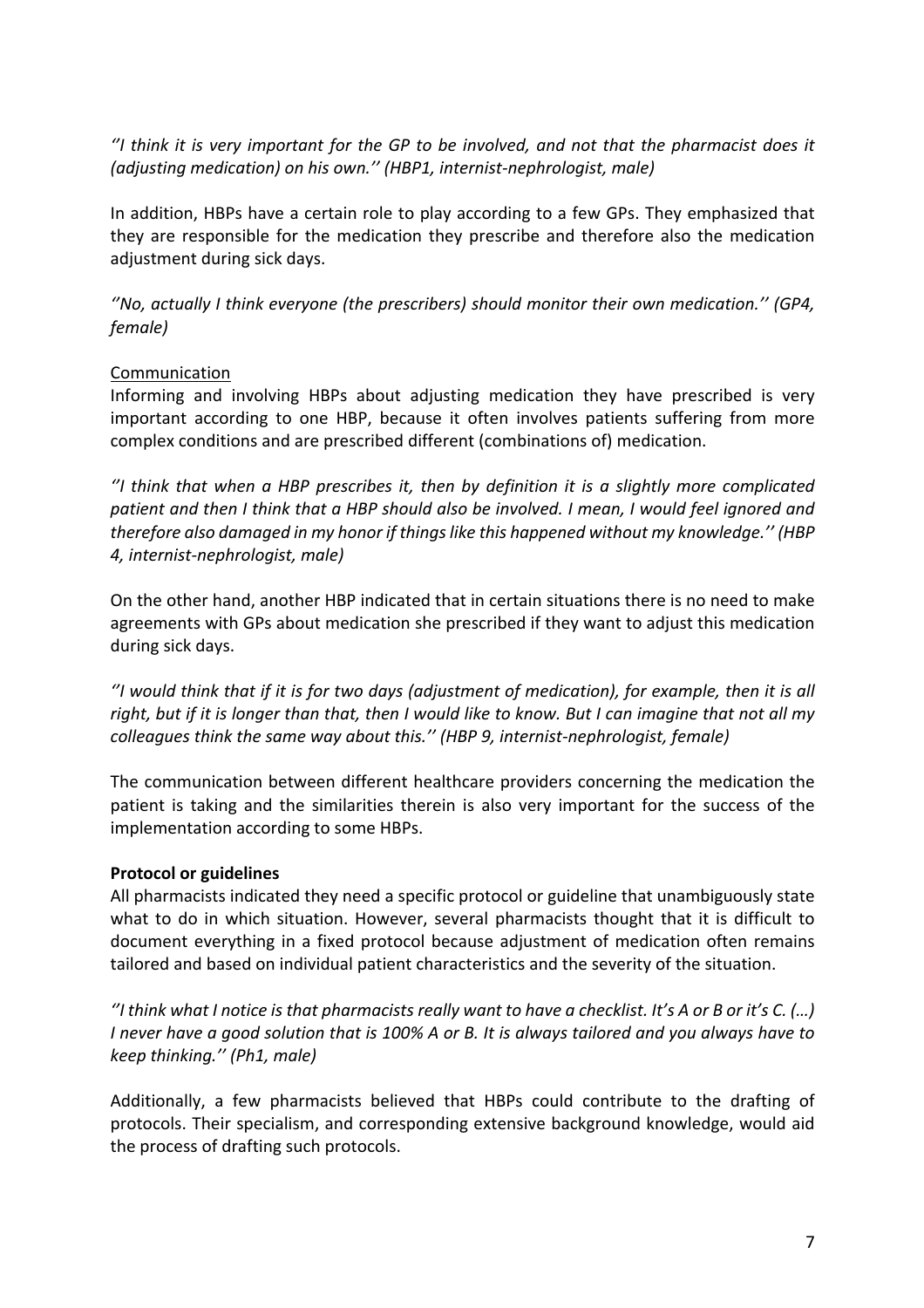*''And maybe also helping (drafting) in the background with the guidelines or protocols. When do we do what?'' (Ph7, female)*

In addition, several GPs imagined a greater role for the pharmacy in terms of independently adjusting medication and deciding when a patient should be referred to the prescriber if a step-by-step plan could be made.

*''I'm thinking a bit about the contraceptive pill, for example. 'If you forget the pill in the first week or the second or third week, then you have to do this or this or this.' If something like this can be achieved, then I really see a major role for the pharmacy.'' (GP4, female)*

On the other hand, according to some HBPs and GPs, pharmacists do not have enough clinical knowledge to adjust medication independently without consulting a prescriber.

*''....but the idea at all of a pharmacy prescribing is something that I have difficulty with.'' (HBP4, internist-nephrologist, male)*

A few GPs also mentioned the need for some tools for themselves.

*''Or I would actually like to have a flowchart that I also have for the 'normal' kidney function.'' (GP9, female)*

Some HBPs indicated that an unambiguous protocol should be made that is known to all healthcare providers about which medication should be adjusted in which situation. According to one HBP, it is possible to standardize this to a certain extent.

*''…so I think it's very important that in all guidelines, (…), the same instructions are given for GPs, HBPs and pharmacists, so that you can refer to it.'' (HBP3, internist-nephrologist, female)*

On the other hand, according to many HBPs it is difficult to make a standard protocol for complex patients with, for example, heart failure or a lot of medication, because it is tailored work.

*''You have to take into account that there are quite complex patients among them, including heart failure patients. It is difficult to include this in some kind of protocol for that patient population.'' (HBP5, cardiologist, female)*

## **Training materials**

In terms of training materials, many pharmacists and most GPs noticed that there is a need for further training and more background knowledge about aspects like pathophysiology, risk of sick days and which medication should be adjusted in which way to make a better clinical assessment.

*''And what medication are we talking about? And what is a useful intervention? Stop, halve? Should you say that you should drink more? Yes, that's also possible. Then you continue, but you have to drink more. Not with heart failure patients...'' (GP2, male)*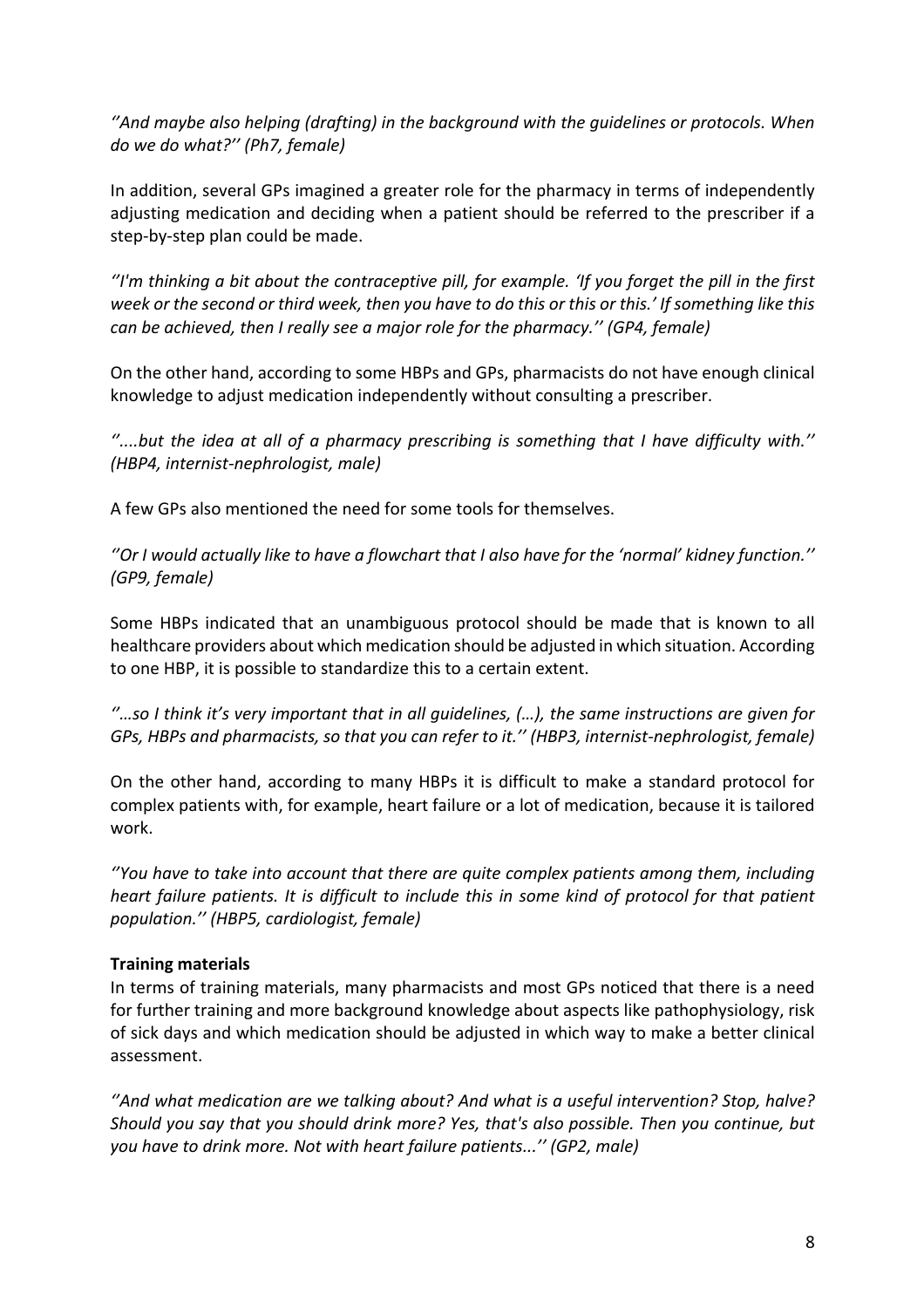Most pharmacists had little or no insight into the frequency of the occurrence of sick days. Some indicated that they found it difficult to inform patients properly because too little information is available.

*''But then I don't know exactly what advice to give. Should he stop his diuretic altogether or halve it, so I think there is actually too little known about that as well.'' (Ph2, female)*

Furthermore, several pharmacists and a few GPs needed case histories to become more familiar with the application of sick day guidance in daily practice.

*So I'd mainly use cases where it's about communication, you know what I mean? So, for example, Mr. Jansen calls on Friday at 5:00 pm saying that he is suffering from diarrhea and whether the pharmacy has anything for diarrhea. What are you going to do then? How does the communication work? (Ph1, male)*

In addition, a few pharmacists and GPs mentioned a need for training for assistants, home care workers, and nurses.

### **Patient awareness**

Many pharmacists, GPs and some HBPs stated the importance of making patients aware of sick days and the importance of informing them properly, so that they are aware when to alarm a healthcare provider and how to take action in such a situation.

*''I think it's very good if patients are aware of that (report their sick day to a healthcare provider), rather than suddenly becoming ill and just continuing to use it (diuretics, ACEinhibitors).''(Ph.4, female)*

Additionally, many pharmacists and some HBPs believed that patient self-management is important in sick day guidance. In their view, a patient should be able to recognize a sick day and know when to alert a healthcare provider or timely stop or adjust the medication in a high-risk situation. Most HBPs instructed patients during an outpatient visit which medication this concerns. However, the capability to adjust medication independently depended on the health literacy of patients and the severity of the situation.

*''Yes, if people... if I have the impression that they have no insight into this at all or that it is difficult to instruct them, then I tell them that they should have contact with a doctor or supervisor, or whatever.'' (HBP2, internist-nephrologist, male)*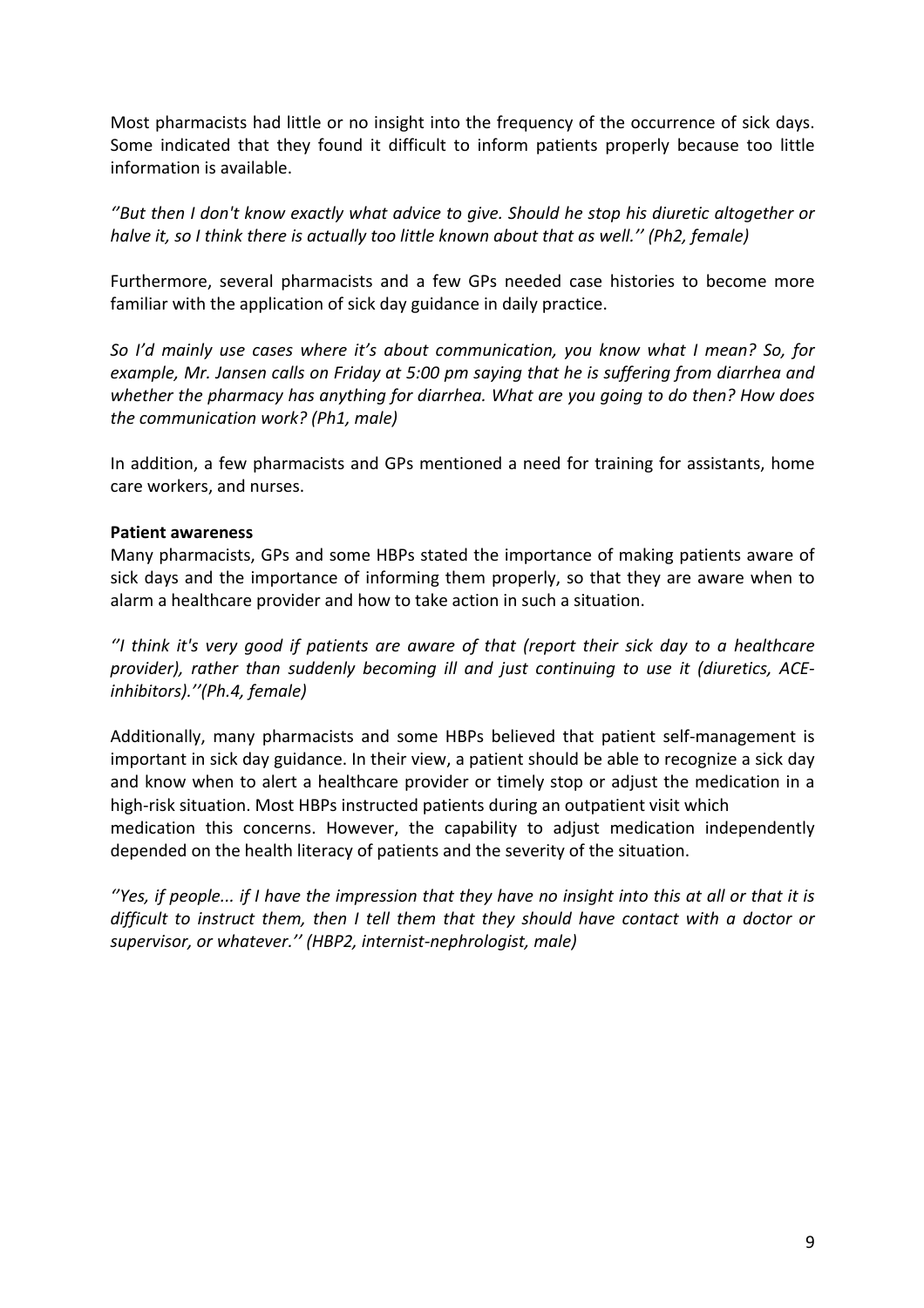## **Discussion**

This study assessed the needs of various healthcare providers involved in the care for community-dwelling patients regarding implementation of sick day rules. The results indicated that these different involved healthcare providers especially need to make clear and unambiguous agreements in order to successfully implement sick day rules. Additionally, the results showed an obvious need for a clear protocol and expansion of knowledge of pharmacists and GPs using training materials to be able to provide substantiated advice during sick days. Finally, many healthcare providers indicated informing patients and raising patient awareness as important areas of focus.

When making agreements between healthcare providers it is important that there is consensus on who is primarily responsible, who is responsible for informing the patients and who makes the adjustments in the medication and monitors it in case of sick days. This is also confirmed in previous studies [6,15].

In addition, this study confirms that communication between healthcare providers concerning the similarities in medication a patient takes is very important. A previous study confirmed that communication is important in order to ensure agreement and that all healthcare providers are aware of the prescribed medication and other important information, such as lab results [16]. In 42% of cases, GP letters were found to contain inaccurate medication lists [17]. Moreover, communication between healthcare providers also contributes to the patients' confidence in the treatment [6].

When developing training materials, it is important to provide education on pathophysiology, risks of sick days and relevant medication. Other studies also showed that training for healthcare providers is important for the implementation of initiatives to prevent AKI [5,6].

Besides, knowledge and training of healthcare providers, informing and patient understanding is very important. Patients with an impaired renal function often do not know the risks of AKI if they continue to use their medication when also suffering from an intercurrent disease or in the presence of a high ambient temperature. They often do not know when to consult a healthcare provider and who to contact [18]. Previous studies have also shown that patient understanding is very important and that there is a need for information on how to recognize a sick day and what action to take [5,15]. The results of this study confirm this.

If pharmacists want to play a greater role in sick day guidance, there is a need for a clear protocol that unambiguously describes which steps to be taken in each situation. Another study confirmed the need for clear guidelines to indicate the limits of responsibility [6]. However, the complexity of the patient should be taken into account when drafting such protocols, as treatment is often tailored and requires coordination with many different healthcare providers involved in the patients' treatment. Currently, guidelines for GPs and HBPs are uniform, and contain transmural agreements and advice on stopping and adjusting ACE-inhibitors and diuretics. However, these are mostly general recommendations and cooperation with pharmacists regarding sick days is not mentioned [9,19]. Therefore, it might be beneficial to include more specific guidelines regarding sick day rules in the pre-existing guidelines.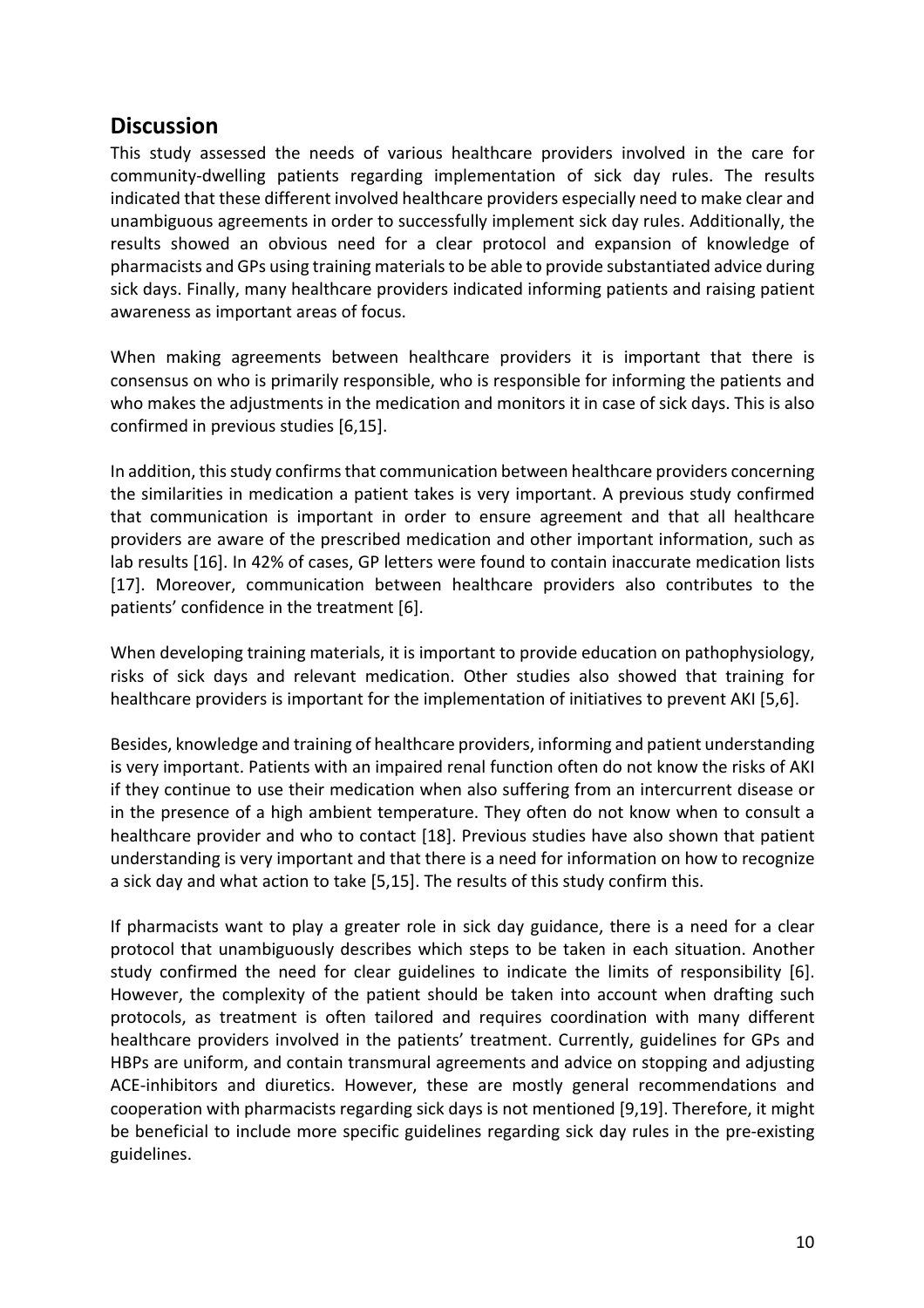The aforementioned requirements mentioned for a successful implementation of sick day rules can be integrated into practice in different ways. For example, a joint training for different healthcare providers could contribute to unambiguous knowledge gathering, so all healthcare providers have the same knowledge and can give uniform information to the patient. Further knowledge can also be gained during a pharmacotherapeutic consultation with GPs and pharmacists by discussing case histories from practice. A pharmacotherapeutic consultation can also lend itself to make clear agreements about who is responsible for the adjustment and monitoring of the medication during sick days and who is responsible for the information provision to the patient.

To determine whether an unambiguous and broadly applicable protocol can actually be drafted, further research is required. Many healthcare providers mentioned that medication adjustments during sick days is often patient specific and cannot easily be captured in a protocol. Moreover, additional research is necessary to test sick day guidance in practice. This demands proper coordination with the various healthcare providers in the care chain about responsibilities as well as developing additional materials, such as protocols, guidelines and training materials.

## **Strengths and limitations**

The wide variety of healthcare providers interviewed in this research enabled to get a clear view of the care chain. In addition, we believe the participants are a good reflection of practicing healthcare providers as we included participants with much and little work experience.

Another strength is that almost all interviews were conducted via video calling or face-to-face, so that non-verbal expressions of the participants were more likely to be observed. Hereby, there could be noticed whether everything was well understood by the participant and visual clues could be explored more deeply and interpreted further. The participants were in their own environment, so it is more likely that they felt invited to share their honest opinion.

Whilst this study contained many strengths, several limitations can be appointed in this study. First, data saturation has not yet been reached in the GP group. In the last interviews, some new information emerged, requiring even more GPs to achieve data saturation. Therefore, there is a possibility that some relevant information may not have been noticed.

Second, some of the interviewed healthcare providers were already involved in a project to implement sick day rules and therefore may not be very representative for the whole group of healthcare providers. These healthcare providers were already familiar with this topic in some way and therefore may have given a distorted view.

In addition, healthcare providers who are willing to participate in this type of research are often already interested in the topic and therefore seem to have more affinity with it, which can give a distorted view as well. However, the results showed that there is still a great need for certain aspects in order to successfully implement sick day rules giving the impression that the participants are therefore not necessarily pioneers in this field.

Finally, not all involved healthcare providers were interviewed for this study. For example, general practice-based nurse specialists and home care workers are often also closely involved in patient care and they may also have a need for certain aspects to implement sick day rules successfully. However, there is currently no insight into this and therefore important data may be missing.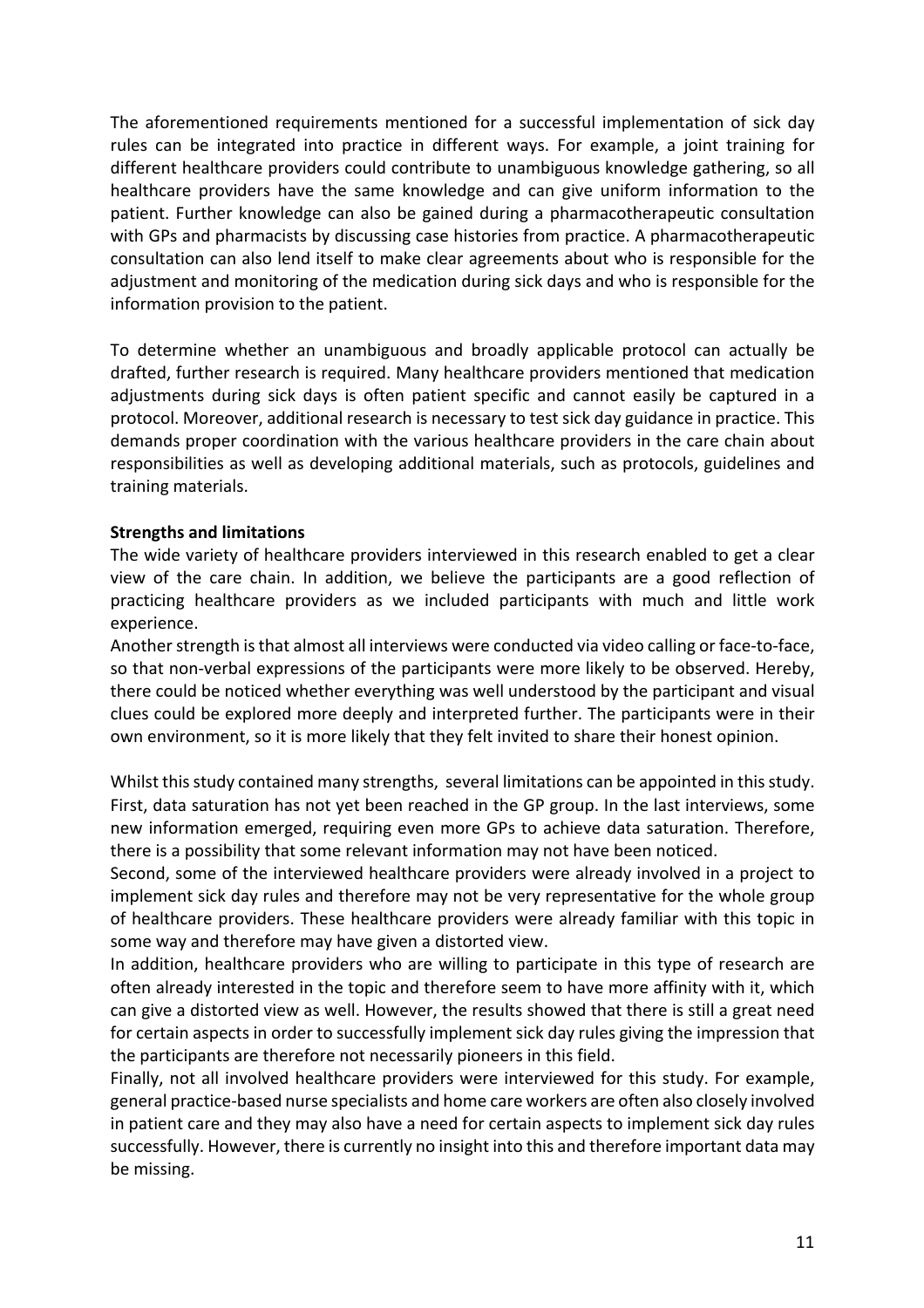To conclude, a multidisciplinary approach is essential, to successfully implement sick day rules. For this, it is important to focus on making agreements and implementing training materials, unambiguous protocols and guidelines which can be highlighted during a pharmacotherapeutic consultation. In addition, pharmacists could play an important role in properly informing patients and make these patients aware of when and which actions needs to be taken.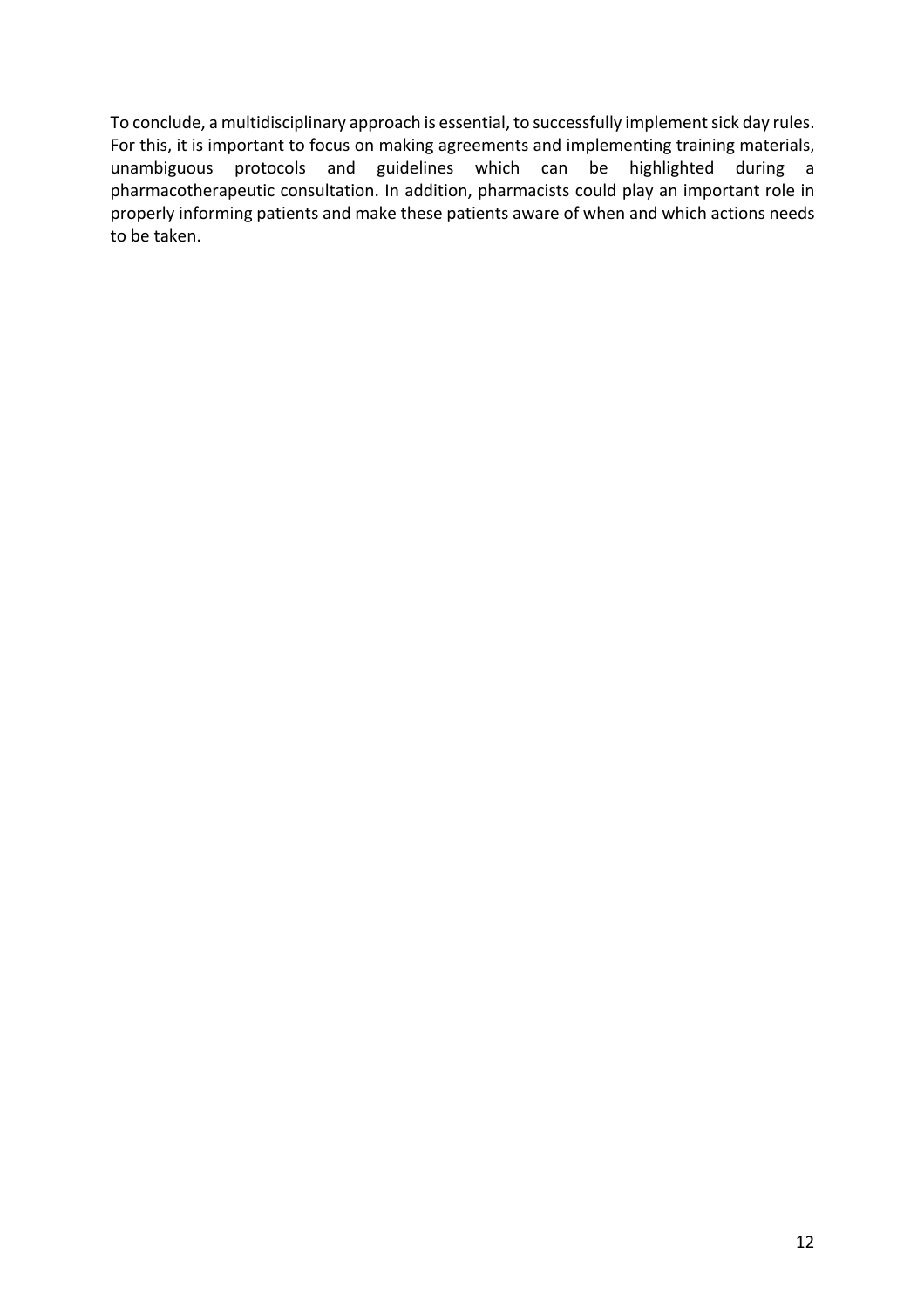# **References**

[1] Lv JC, Zhang LX. Prevalence and Disease Burden of Chronic Kidney Disease. Adv Exp Med Biol. 2019;1165:3-15.

[2] Nierstichting. Feiten en cijfers. [Internet]. Available from: https://nierstichting.nl/overnieren/hoe-werken-je-nieren/feiten-en-cijfers/ [Accessed 2021 Sep 23].

[3] van Balen J, van der Weerd N, NVN Richtlijn Ontwikkelaars. Hoe vaak komt chronische nierschade voor? [Internet]. 2018. Available from: https://www.nieren.nl/bibliotheek/28 feiten-en-cijfers/37-hoe-vaak-komt-chronische-nierschade-voor [Accessed 2021 Sep 16].

[4] Foley RN. Clinical epidemiology of cardiovascular disease in chronic kidney disease. J Ren Care. 2010 May; 36 (Suppl. 1):4-8.

[5] Martindale AM, Elvey R, Howard SJ, McCorkindale S, Sinha S, Blakeman T. Understanding the implementation of 'sick day guidance' to prevent acute kidney injury across a primary care setting in England: a qualitative evaluation. BMJ Open. 2017; 7(11).

[6] Morris RL, Ashcroft D, Phipps D, Bower P, O'Donoghue D, Roderick P, et al. Preventing Acute Kidney Injury: a qualitative study exploring 'sick day rules' implementation in primary care. BMC Family Practice. 2016; 17:91.

[7] Whiting P, Morden A, Tomlinson LA, Caskey F, Blakeman T, Tomson C, et al. What are the risks and benefits of temporarily discontinuing medications to prevent acute kidney injury? A systematic review and meta-analysis. BMJ Open 2017;7(4).

[8] Bucaloiu ID, Kirchner HL, Norfolk ER, Hartle 2nd JE, Perkins RM. Increased risk of death and de novo chronic kidney disease following reversible acute kidney injury. Kidney Int. 2012 Mar;81(5):477-85.

[9] Nederlands Huisartsen Genootschap. Chronische nierschade. [Internet]. Available from: https://richtlijnen.nhg.org/standaarden/chronische-nierschade#volledige-tekst-richtlijnenbeleid [Accessed 2021 Sep 17].

[10] NHS. Acute kidney injury. [Internet]. Available from: https://www.nhs.uk/conditions/acute-kidney-injury/ [Accessed 2021 Sep 27].

[11] Manan WZWA, Wei FC, Rahman FA, Ming LC. Pharmaceutical care to improve medication knowledge among patients with chronic kidney disease. J Pharm Bioallied Sci. 2016 Jul-Sep; 8(3):263-264.

[12]. Costantini L, Beanlands H, McCay E, Cattran D, Hladunewich M, Francis D. The selfmanagement experience of people with mild to moderate chronic kidney disease. Nephrol Nurs J. 2008 Mar-Apr;35(2):147-155.

[13] Van Dipten C. Kennis vergroten van patiënten met nierschade. Huisarts en Wetenschap. [Internet]. 2018 Febr 1. Available from: https://www.henw.org/artikelen/kennis-vergrotenvan-patienten-met-nierschade [Accessed 2021 Okt 21].

[14] Kilbourne AM, Neumann MS, Pincus HA, Bauer MS, Stall R. Implementing evidence-based interventions in health care: application of the replicating effective programs framework. Implement Sci. 2007;2:42.

[15] Appelman S, Mohammad H, van Schaik N. Nierpatiënt krijgt onvoldoende informatie over uitdrogingsgevaar. Pharm Weekbl. 2019 Jun 21. [Internet]. Available from: https://www.pw.nl/achtergrond/2019/nierpatient-krijgt-onvoldoende-informatie-overuitdrogingsgevaar [Accessed 2022 Jan 11].

[16] Chen YF, Neil KE, Avery AJ, Dewey ME, Johnson C. Prescribing errors and other problems reported by community pharmacists. Therapeutics and Clinical Risk Management 2005;1(4):333-342.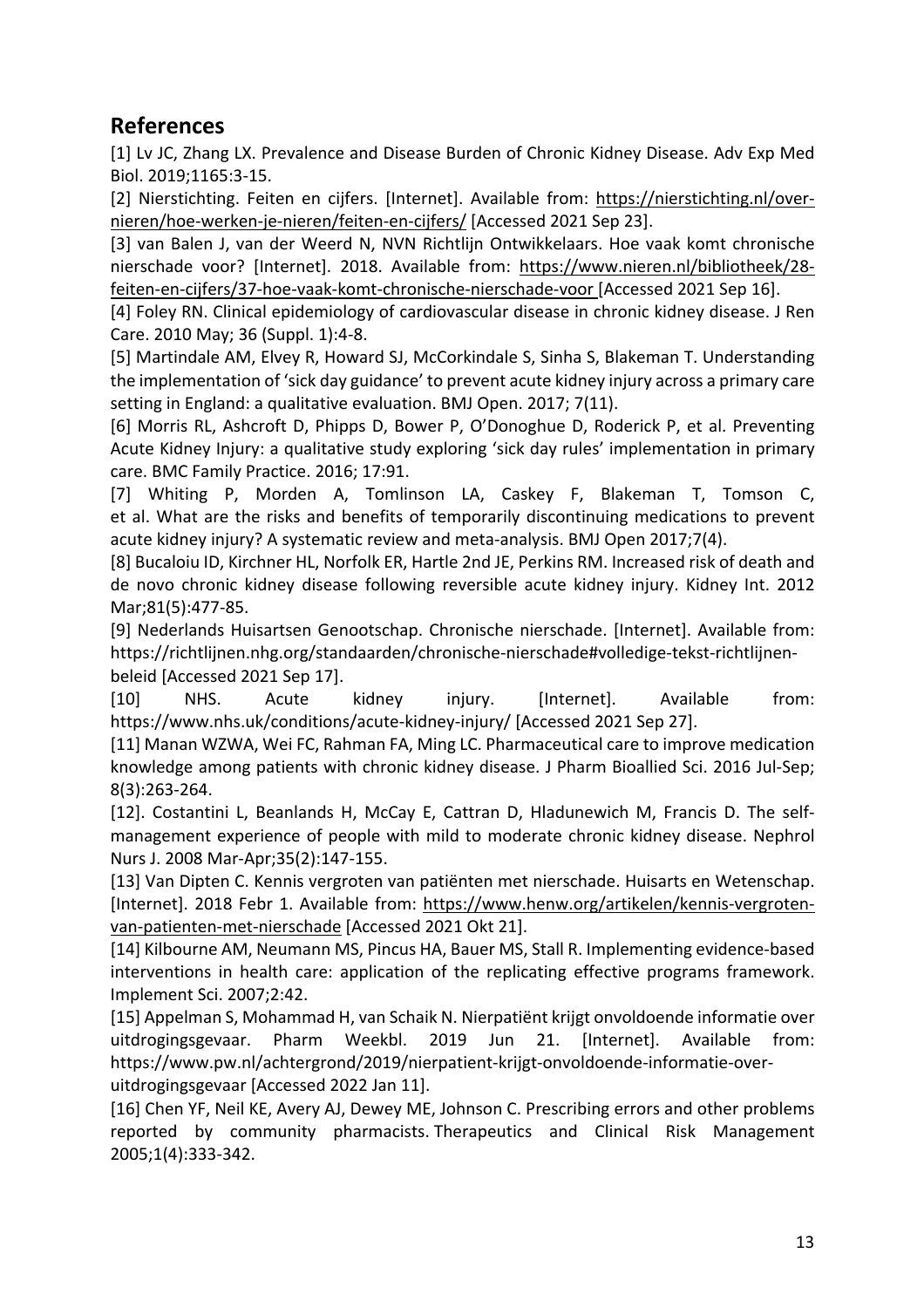[17] Carney SL. Medication accuracy and general practitioner referral letters. Intern Med J 2006 Feb;36(2):132-4.

[18] Bos E. Waarschuw voor uitdroging: Patiënten kennen risico's op acute nierschade vaak niet. Pharm Weekbl. 2014 Jun 13. [Internet]. Available from: https://www.pw.nl/vasterubrieken/apotheker/2014/waarschuw-voor-uitdroging/view [Accessed 2022 Jan 19].

[19] Federatie Medisch Specialisten. Chronische nierschade (CNS) [Internet]. Available from: https://richtlijnendatabase.nl/richtlijn/chronische\_nierschade\_cns/beleid\_en\_behandeling bij cns.html [Accessed 2022 Feb 2].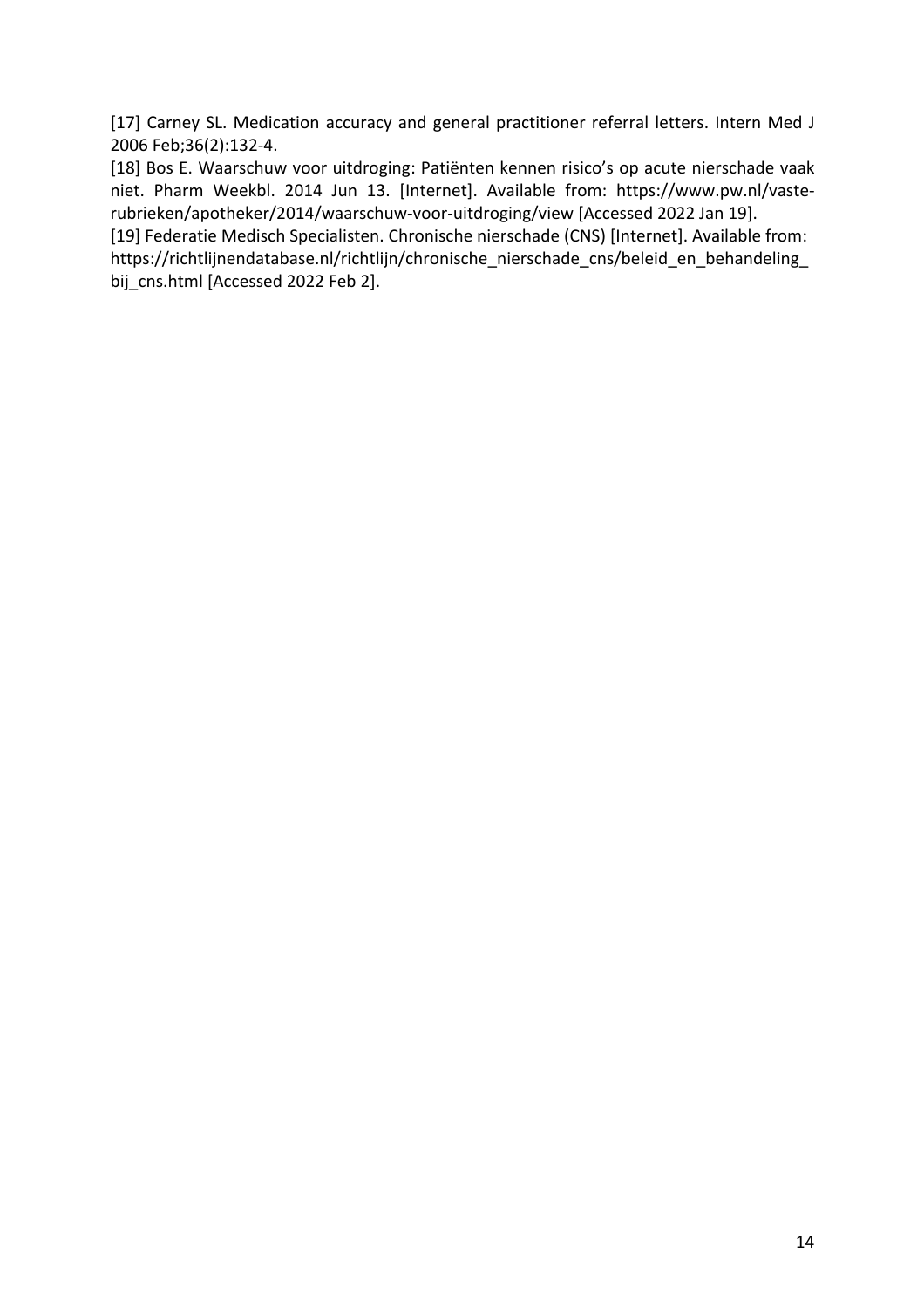# **Appendices**

**Appendix 1:** Information letter healthcare providers (in Dutch) **1a:** Information letter healthcare providers primary care

## **SIDRIK project: Sick day adviezen om acute nierschade te voorkomen**



Wij gaan een project starten om acute nierschade in de eerstelijnszorg te voorkomen. Om ervoor te zorgen dat dit aansluit bij de dagelijkse praktijk willen we u graag uitnodigen voor deelname aan een eenmalig interview. Dit onderzoek wordt uitgevoerd door de Universiteit Utrecht. In deze brief geven wij u informatie over het onderzoek.

#### **Waarom dit onderzoek?**

Het doel van dit onderzoek is om inzicht te krijgen in de huidige werkwijze rondom geneesmiddelgebruik bij verminderde nierfunctie, samenwerking in de eerstelijns zorgketen en de behoeftes, succesfactoren en barrières voor de implementatie van sick day rules.

### **Wat betekent deelname aan dit onderzoek?**

Deelname aan dit onderzoek is vrijwillig. Wanneer u deel wilt nemen zal de onderzoeker of onderzoekstudent eenmalig een interview met u houden (duur ongeveer 30 minuten). Dit interview kan fysiek plaats vinden of door middel van (video)bellen. U kunt uw voorkeur hiervoor aangeven. Tijdens dit gesprek komen uw ervaringen met de werkwijze rondom geneesmiddelgebruik bij patiënten met een verminderde nierfunctie en/of met een baxterrol aan bod. Daarnaast wordt er informatie gegeven over een nieuw project van de Universiteit Utrecht ter voorkoming van acute nierschade, waarvoor wij uw input vragen. Meer informatie over het project vindt u hier: https://publicaties.zonmw.nl/informatiepagina-complexe-interventies-ronde-3/sidrik-alertreageren-om-nierschade-te-voorkomen/

#### **Hoe gaan we met uw gegevens om?**

De onderzoeker of onderzoekstudent (video)belt of bezoekt u op de afgesproken datum en tijd. Indien u een telefonische afspraak heeft gepland, wordt uw telefoonnummer alleen gebruikt om u dan te bellen en het nummer wordt verder niet gebruikt buiten dit onderzoek. Het interview wordt opgenomen met een voice-recorder. Alle gegevens worden daarna verwerkt onder een onderzoekscode en niet onder uw naam. De opname blijft bewaard totdat het onderzoek is afgerond, de transcripten van de onderzoeken blijven nog 10 jaar bewaard. Nadat het onderzoek is afgerond kunt u een samenvatting van de resultaten krijgen.

#### **Vragen?**

Als u vragen heeft over de inhoud van het onderzoek dan kunt u terecht bij sidrikstudie@uu.nl.

Namens het onderzoeksteam: Tristan Coppes dr. Ellen Koster drs. Daphne Philbert prof. dr. Marcel Bouvy Universiteit Utrecht, UPPER Postbus 80082, 3508 TB Utrecht

Bij klachten of vragen over uw privacy kunt u terecht bij privacy@uu.nl. Indien u een onafhankelijk contactpersoon wilt spreken kunt u terecht bij dr. Willem Rump, via UPPER@uu.nl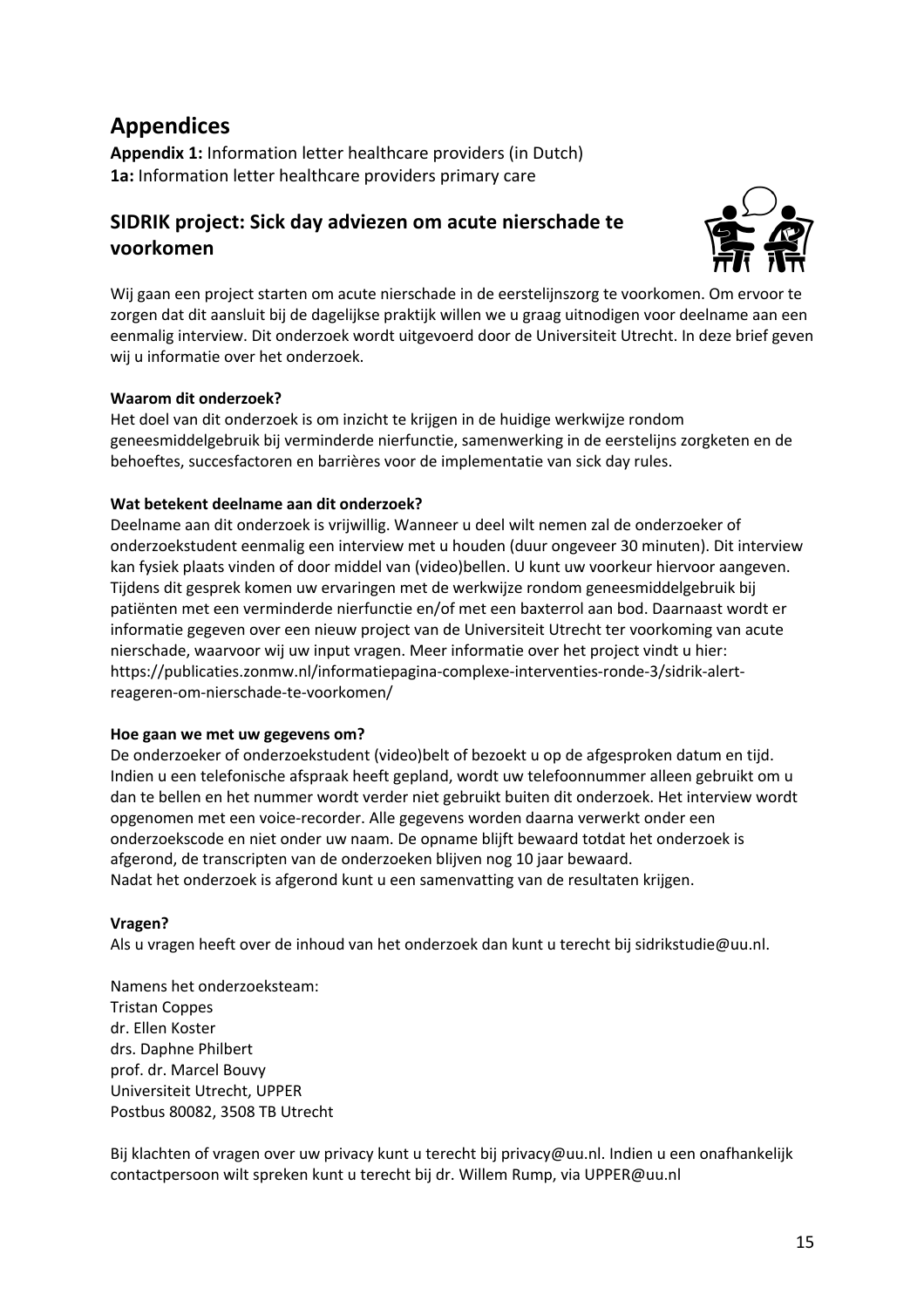**1B:** Information letter healthcare providers secondary care

## **SIDRIK project: Sick day adviezen om acute nierschade te voorkomen**



We gaan een project starten om acute nierschade te voorkomen. Om ervoor te zorgen dat dit aansluit bij de dagelijkse praktijk willen we u graag uitnodigen voor deelname aan een eenmalig interview. Dit onderzoek wordt uitgevoerd door de Universiteit Utrecht. In deze brief geven wij u informatie over het onderzoek.

#### **Waarom dit onderzoek?**

Het doel van dit onderzoek is om inzicht te krijgen in de huidige werkwijze rondom geneesmiddelgebruik bij verminderde nierfunctie, samenwerking in de zorgketen en de behoeftes, succesfactoren en barrières voor de implementatie van sick day rules.

#### **Wat betekent deelname aan dit onderzoek?**

Deelname aan dit onderzoek is vrijwillig. Wanneer u deel wilt nemen zal de onderzoeker of onderzoekstudent eenmalig een interview met u houden (duur ongeveer 30 minuten). Dit interview kan fysiek plaats vinden of door middel van (video)bellen. U kunt uw voorkeur hiervoor aangeven. Tijdens dit gesprek komen uw ervaringen met de werkwijze rondom geneesmiddelgebruik bij patiënten met een verminderde nierfunctie en/of met een baxterrol aan bod. Daarnaast wordt er informatie gegeven over een nieuw project van de Universiteit Utrecht ter voorkoming van acute nierschade, waarvoor wij uw input vragen. Meer informatie over het project vindt u hier: https://publicaties.zonmw.nl/informatiepagina-complexe-interventies-ronde-3/sidrik-alert-reagerenom-nierschade-te-voorkomen/

#### **Hoe gaan we met uw gegevens om?**

De onderzoeker of onderzoekstudent (video)belt of bezoekt u op de afgesproken datum en tijd. Indien u een telefonische afspraak heeft gepland, wordt uw telefoonnummer alleen gebruikt om u dan te bellen en het nummer wordt verder niet gebruikt buiten dit onderzoek. Het interview wordt opgenomen met een voice-recorder. Alle gegevens worden daarna verwerkt onder een onderzoekscode en niet onder uw naam. De opname blijft bewaard totdat het onderzoek is afgerond, de transcripten van de onderzoeken blijven nog 10 jaar bewaard. Nadat het onderzoek is afgerond kunt u een samenvatting van de resultaten krijgen.

#### **Vragen?**

Als u vragen heeft over de inhoud van het onderzoek dan kunt u terecht bij sidrikstudie@uu.nl.

Namens het onderzoeksteam: Tristan Coppes dr. Ellen Koster drs. Daphne Philbert prof. dr. Marcel Bouvy

Universiteit Utrecht, UPPER Postbus 80082, 3508 TB Utrecht

Bij klachten of vragen over uw privacy kunt u terecht bij privacy@uu.nl. Indien u een onafhankelijk contactpersoon wilt spreken kunt u terecht bij dr. Willem Rump, via UPPER@uu.nl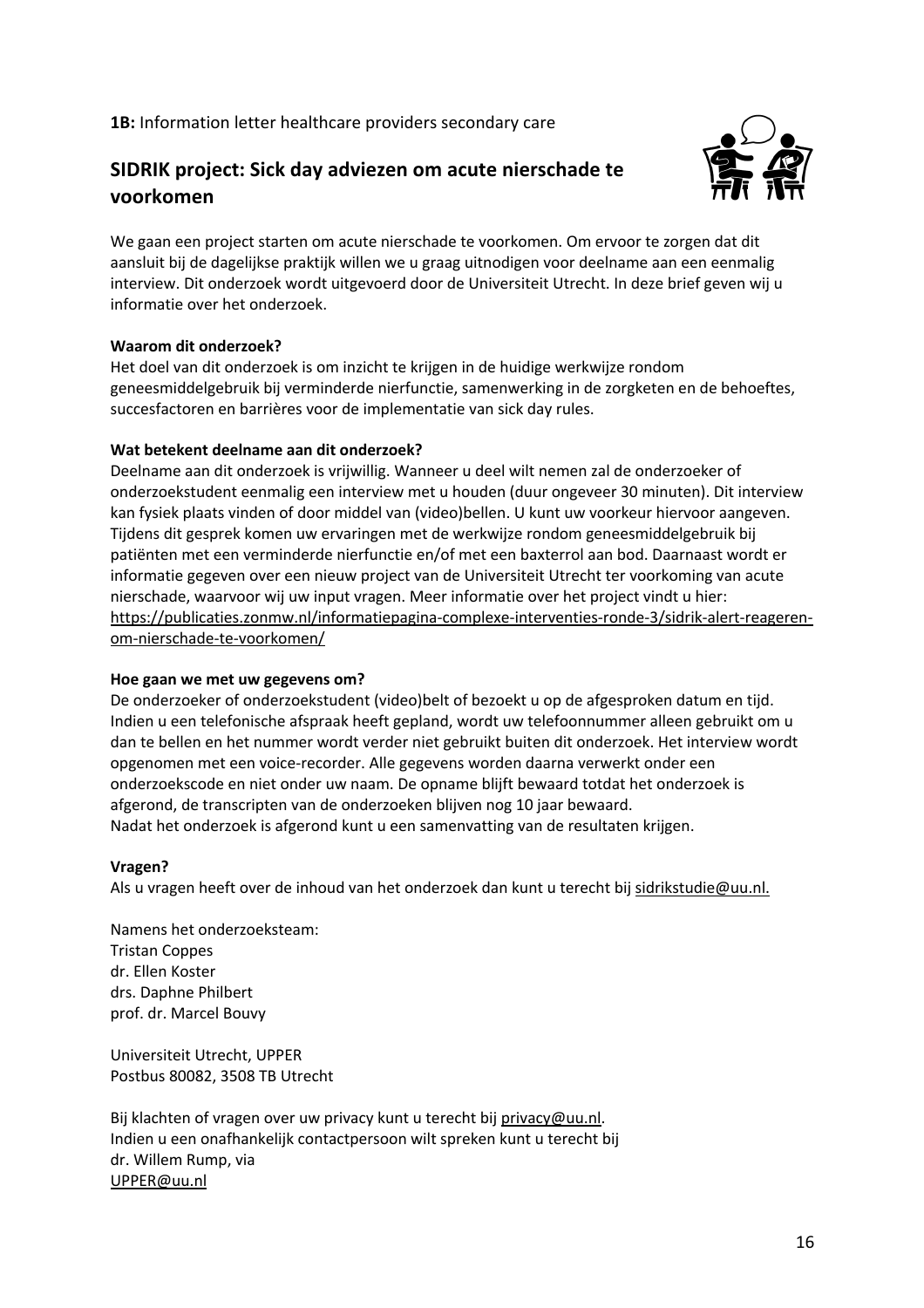## **Appendix 2:** Informed consent form (in Dutch) **2A:** Informed consent form face-to-face interview

#### **Betreft: interview SIDRIK studie**

#### **Toestemmingsformulier voor deelname**

- Hierbij geef ik toestemming aan de onderzoekers van de Universiteit Utrecht om de informatie die ik tijdens het gesprek heb gegeven te gebruiken voor dit onderzoek.
- Mijn gegevens zullen alleen worden gebruikt voor dit onderzoek.
- Mijn gegevens worden gecodeerd verwerkt en zijn voor de onderzoekers niet direct te herleiden naar mijn persoon.
- Ik weet dat er tijdens het gesprek opnames gemaakt worden, en dat deze alleen toegankelijk zijn voor de onderzoekers om het gesprek uit te werken. Als het onderzoek afgerond is, dan worden de opnames vernietigd.
- Ik weet dat de geanonimiseerde transcripten tot 10 jaar na het onderzoek worden bewaard

#### **JA, ik wil meedoen aan dit onderzoek en geef toestemming voor deelname**

Handtekening: Datum: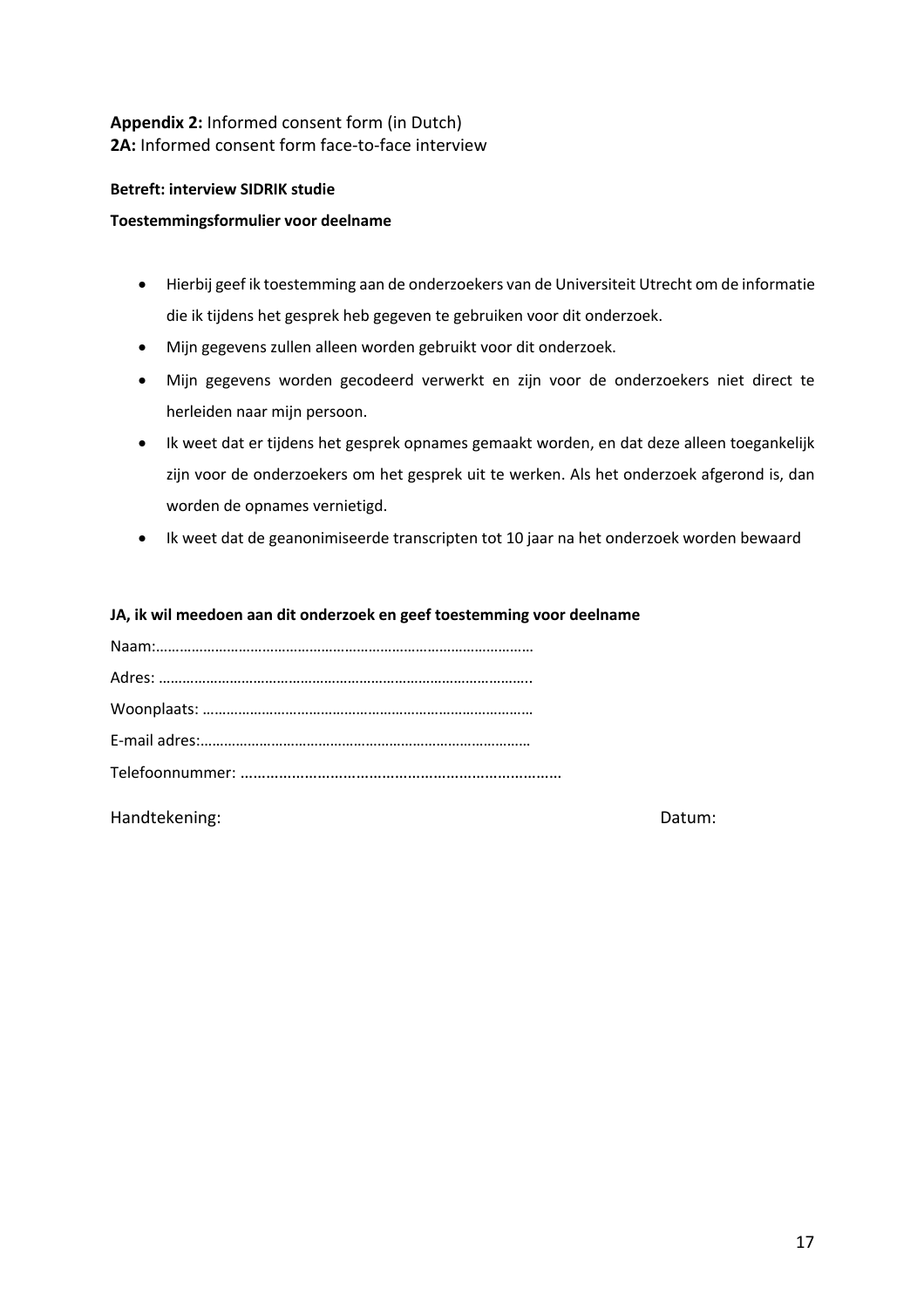#### **2B:** Informed consent form online interview

#### **Betreft: interview SIDRIK studie**

#### **Toestemmingsformulier voor deelname**

- Hierbij geef ik toestemming aan de onderzoekers van de Universiteit Utrecht om de informatie die ik tijdens het gesprek heb gegeven te gebruiken voor dit onderzoek.
- Mijn gegevens zullen alleen worden gebruikt voor dit onderzoek.
- Mijn gegevens worden gecodeerd verwerkt en zijn voor de onderzoekers niet direct te herleiden naar mijn persoon.
- Ik weet dat er tijdens het gesprek opnames gemaakt worden, en dat deze alleen toegankelijk zijn voor de onderzoekers om het gesprek uit te werken. Als het onderzoek afgerond is, dan worden de opnames vernietigd.
- Ik weet dat de geanonimiseerde transcripten tot 10 jaar na het onderzoek worden bewaard

**Er zal in het begin van het interview gevraagd worden of u akkoord gaat met bovenstaande voorwaarden.**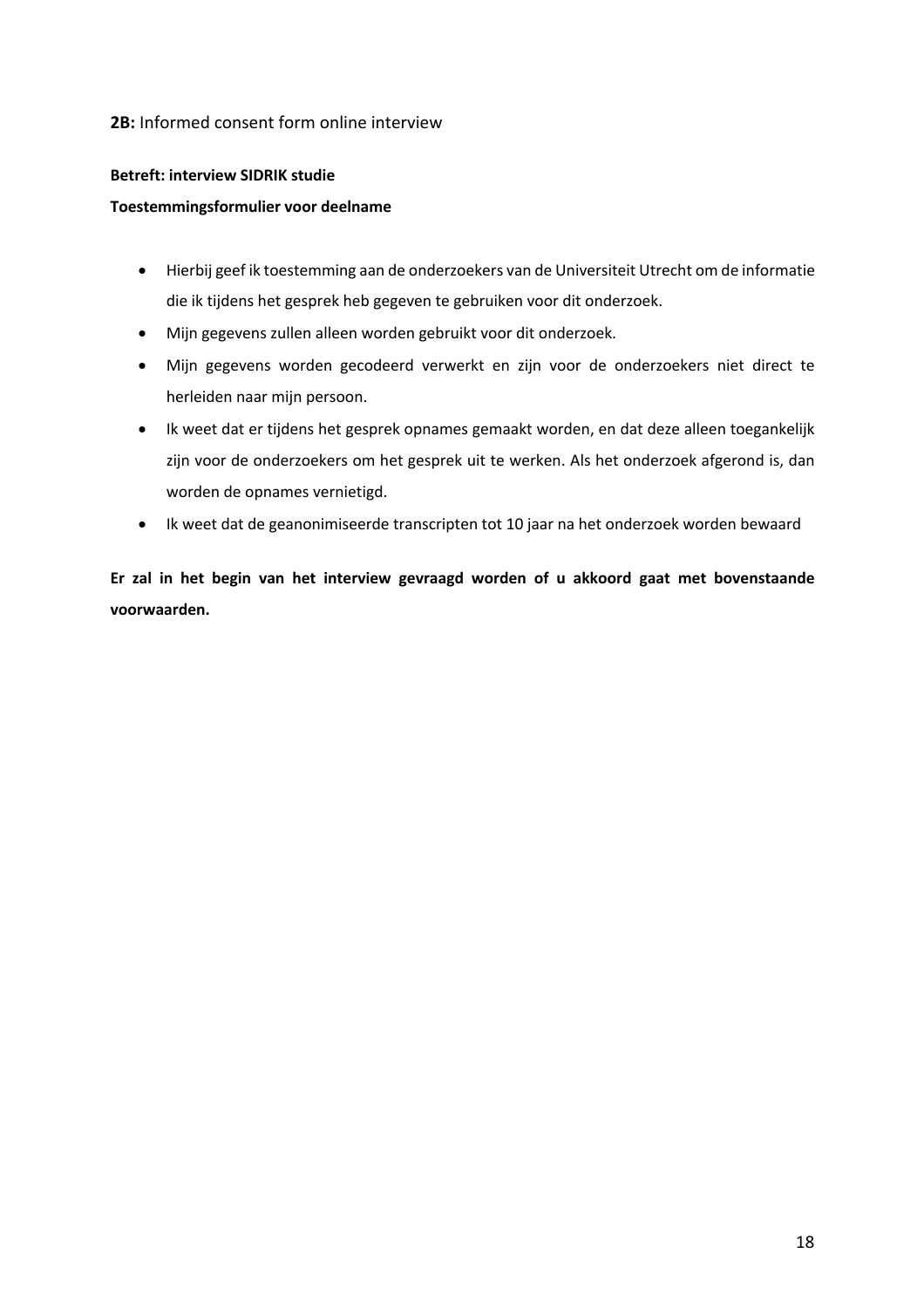## **Appendix 3:** Interview guides (in Dutch) **3A:** Interview guide pharmacists

#### **Gesprekshandleiding apotheker**

#### **Algemene informatie medewerker**

| Onderzoekscode            |                   |
|---------------------------|-------------------|
| Geslacht                  | Man<br>◯          |
|                           | Vrouw<br>$\Omega$ |
| Leeftijd                  |                   |
| Aantal jaren werkervaring |                   |
| In een gezondheidscentrum |                   |
| Beherend apotheker        |                   |
| Grootte van apotheek      |                   |
| Soort patiënten           |                   |

*Goedendag mevrouw/meneer [naam],*

*Mijn naam is [naam interviewer], student/onderzoeker van de Universiteit Utrecht. Samenwerking in de keten is van groot belang om veilig medicatiegebruik te borgen. U bent als apotheker nauw betrokken bij de zorg voor thuiswonende kwetsbare patiënten. U heeft aangegeven mee te willen werken aan een interview voor dit onderzoek. Wij willen u graag een aantal vragen stellen over uw ervaring in de dagelijkse werksituatie.* 

*Het interview wil ik graag opnemen, zodat ik het straks goed uit kan werken. De uitgewerkte gegevens zullen onder een onderzoekscode worden bewaard en de resultaten worden ook anoniem gerapporteerd, niet met uw naam.* 

## *Gaat u ermee akkoord dat het gesprek opgenomen wordt en met de punten op het toestemmingsformulier?*

## *Heeft u nog vragen voor we beginnen?*

- *1. Welke dingen ziet u misgaan rondom het medicatiegebruik bij thuiswonende patiënten met een verminderde nierfunctie?* 
	- *a. Welke dingen ziet u misgaan rondom het medicatiegebruik bij thuiswonende patiënten met een baxterrol?*
- *2. Hoe ziet u uw rol op het gebied van veilig geneesmiddelgebruik bij patiënten met een verminderde nierfunctie?*
	- *a. Hoe controleert u het medicatiegebruik bij patiënten met een verminderde nierfunctie?*
	- *b. Op welke geneesmiddelen let u vooral bij patiënten met een verminderde nierfunctie?*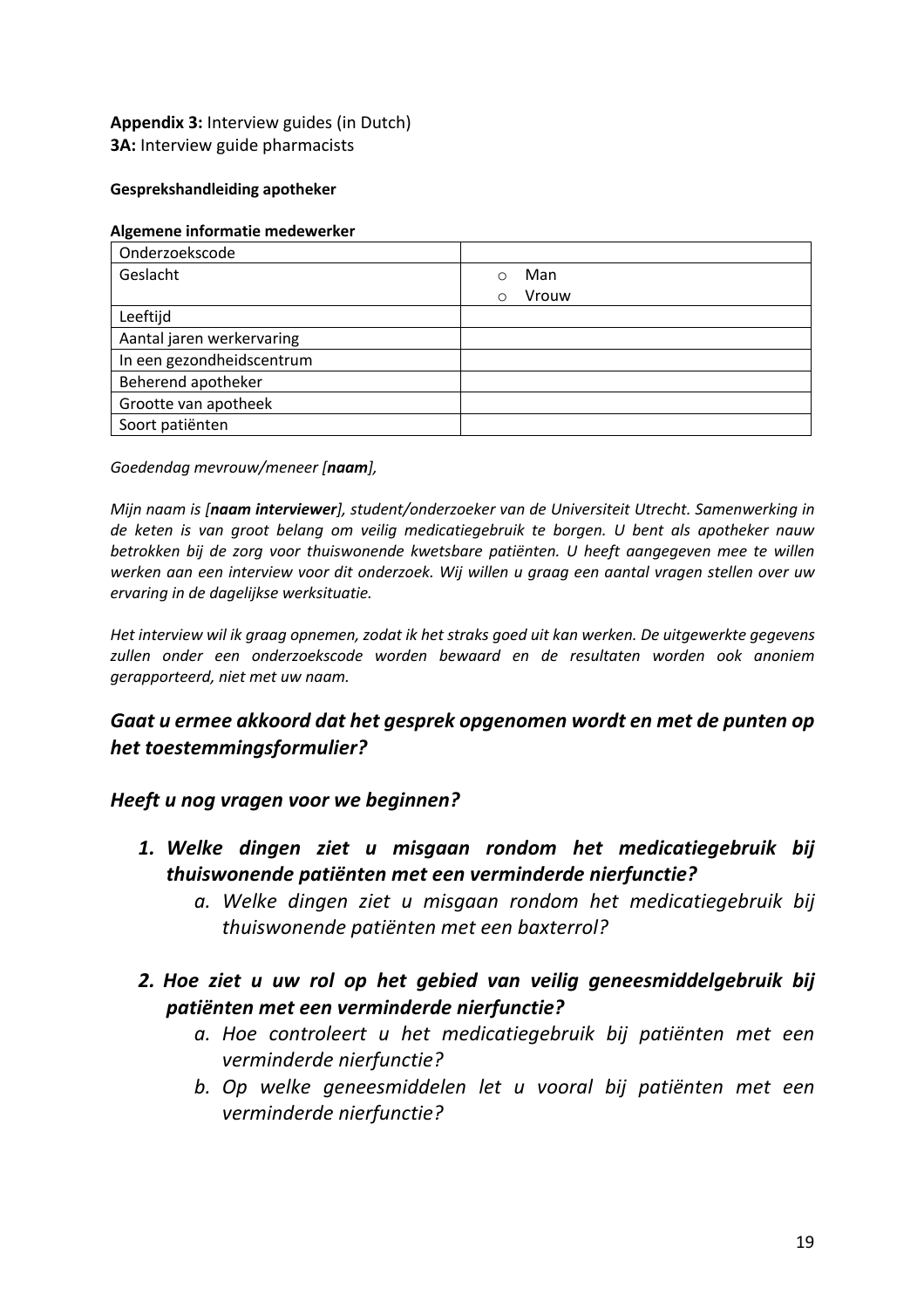- *3. Heeft u met andere zorgverleners waarmee u samenwerkt afspraken om ervoor te zorgen dat patiënten met een verminderde nierfunctie hun medicatie veilig kunnen gebruiken?*
	- *a. Welke afspraken zijn er gemaakt tussen de verschillende zorgverleners in uw eerstelijns zorgnetwerk?*
	- *b. Welk voorbeeld heeft u van goede samenwerking/afspraken in de zorg voor nierveilig medicijngebruik?*
	- *c. Wat gaat er goed in de samenwerking?*
	- *d. Wat kan er beter in de samenwerking?*
	- *e. Wat is er nodig om samenwerking in de keten tot een succes te maken?*
	- *f. Wat is volgens u de taak / rol van de apotheek?*

## *Indien nee:*

- *g. Waarover zou u graag afspraken willen maken?*
- *4. Patiënten met een verminderde nierfunctie moeten tijdens zogenaamde sick days, periodes met risico op uitdroging, extra opletten met het gebruik van medicatie.* 
	- *a. Maakt u dat weleens mee? Zo ja, hoe vaak?*
	- *b. Wat doet u dan?*
	- *c. Zijn hierover [geneesmiddelgebruik tijdens sick days] afspraken gemaakt met de huisarts of andere voorschrijvers? Welke?*
	- *d. Welke informatie geeft u patiënten?*
- *5. Onderzoekers vanuit de UU gaan een nieuw project opzet ter preventie van acute nierschade. In dit project worden mensen met een verminderde nierfunctie die potentieel gevaarlijke geneesmiddelen gebruiken opgespoord. Zij krijgen informatie over veilig gebruik van deze geneesmiddelen, en met de patiënten en alle betrokken zorgverleners (apotheker, huisarts, thuiszorg, mantelzorger) worden afspraken gemaakt over het omgaan met de geneesmiddelen tijdens sick days. Wanneer zich zo'n periode voordoet wordt de apotheek gewaarschuwd, die vervolgens de geneesmiddelen van de patiënt tijdelijk aanpast, tot het risico op uitdroging is geweken. De apotheek laat dit ook weten aan de voorschrijver.*
	- *a. Wat vindt u hiervan? Zou u hieraan mee doen?*
	- *b. Is de apotheker de geschikte persoon om dit aan te melden? Waarom wel of niet?*
	- *c. Op welke manier zouden sick days gemeld moeten worden aan de apotheek (telefoon/mail etc)?*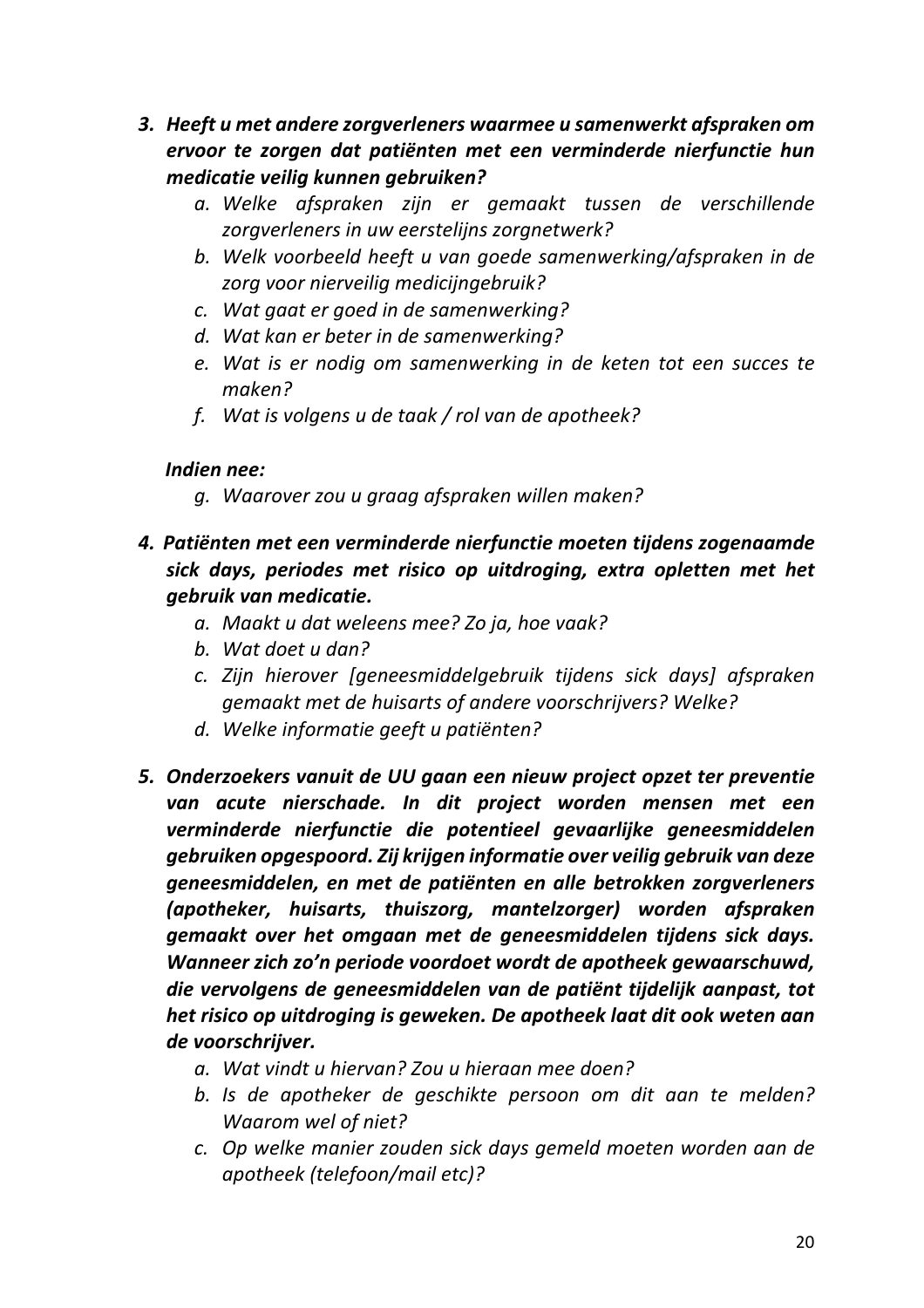- *d. Welke afspraken moeten zorgverleners vooraf maken?*
- *e. Hoe ziet u het proces van het vooraf afstemmen van de interventie voor zich, moeten deze afspraken gemaakt worden met de originele voorschrijver, of mogen deze afspraken ook met de huisarts gemaakt worden?*
- *f. Wie is verantwoordelijk voor het herstarten van de juiste dosering van de medicatie na een tijdelijke stop gedurende de sick days?*
	- *i. Hoe zal gemonitord worden dat het herstarten op de juiste wijze gebeurt?*
- *g. Wat ziet u als knelpunten?*
- *h. Wat is er nodig om dit project te laten slagen?*
- *6. Binnen dit project willen we ook trainingsmaterialen voor zorgverleners ontwikkelen.* 
	- *a. Waar zou u behoefte aan hebben?*
	- *b. Welke kennis of vaardigheden zou u willen opdoen?*
	- *c. Wat zijn dingen/aandachtspunten die we dan niet mogen vergeten?*
- *7. Wij willen ook de betreffende patiënten met een verminderde nierfunctie informeren over sick days en het belang van het melden hiervan. Daarbij betrekken we dan indien nodig ook mantelzorgers en thuiszorg.* 
	- *a. Over welke aspecten zouden patiënten of mantelzorgers volgens u extra informatie moeten krijgen?*
	- *b. Wie zou deze informatie moeten overbrengen aan de patiënt?*
	- *c. Wat kan de patiënt zelf doen?*
	- *d. Hoe ziet u uw rol hierin?*

*We zijn aan het einde van het interview gekomen. Bedankt voor uw medewerking. Ik zal de belangrijkste punten nog even noemen [geef korte samenvatting].* 

## *Ben ik nog iets vergeten of wilt u nog iets toevoegen?*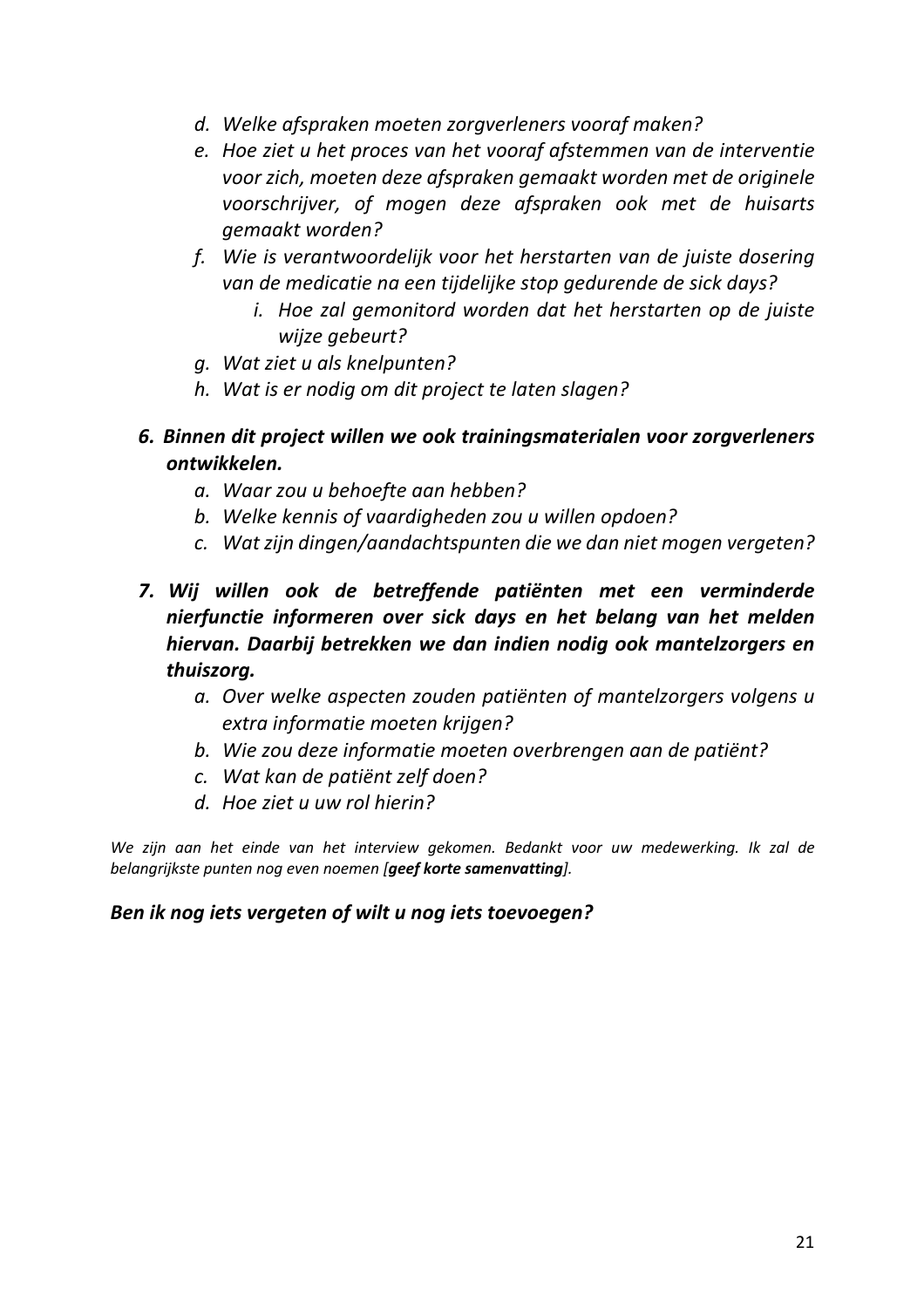### **3B:** Interview guide general practitioner

### **Gesprekshandleiding huisartsen**

#### **Algemene informatie medewerker**

| Onderzoekscode            |                     |
|---------------------------|---------------------|
| Geslacht                  | Man<br>$\bigcirc$   |
|                           | Vrouw<br>$\bigcirc$ |
| Leeftijd                  |                     |
| Aantal jaren werkervaring |                     |
| Soort arts                |                     |
| In een gezondheidscentrum |                     |
| Soort patiënten           |                     |
| Praktijk houdend          |                     |

*Goedendag mevrouw/meneer [naam],*

*Mijn naam is [naam interviewer], student/onderzoeker van de Universiteit Utrecht. Vanuit apotheek [naam apotheek] doen we samen met de Universiteit Utrecht onderzoek naar het voorkomen van nierschade door verkeerd geneesmiddelgebruik. Samenwerking in de keten is van groot belang om veilig medicatiegebruik te borgen. U bent als [type zorgverlener] nauw betrokken bij de zorg voor thuiswonende kwetsbare patiënten. U heeft aangegeven mee te willen werken aan een interview voor dit onderzoek. Wij willen u graag een aantal vragen stellen over uw ervaring in de dagelijkse werksituatie.* 

*Het interview wil ik graag opnemen, zodat ik het straks goed uit kan werken. De uitgewerkte gegevens zullen onder een onderzoekscode worden bewaard en de resultaten worden ook anoniem gerapporteerd, niet met uw naam.* 

## *Gaat u ermee akkoord dat het gesprek opgenomen wordt en met de punten op het toestemmingsformulier?*

*Heeft u nog vragen voor we beginnen?*

- *1. Welke dingen ziet u misgaan rondom het medicatiegebruik bij thuiswonende patiënten met een verminderde nierfunctie?* 
	- *a. Welke dingen ziet u misgaan rondom het medicatiegebruik bij thuiswonende patiënten met baxter rol?*
- *2. Hoe ziet u uw rol op het gebied van veilig geneesmiddelgebruik bij patiënten met een verminderde nierfunctie?*
	- *a. Wat voor stappen neemt u om het medicatiegebruik bij patiënten met een verminderde nierfunctie te controleren?*
	- *b. Op welke geneesmiddelen let u vooral bij patiënten met een verminderde nierfunctie?*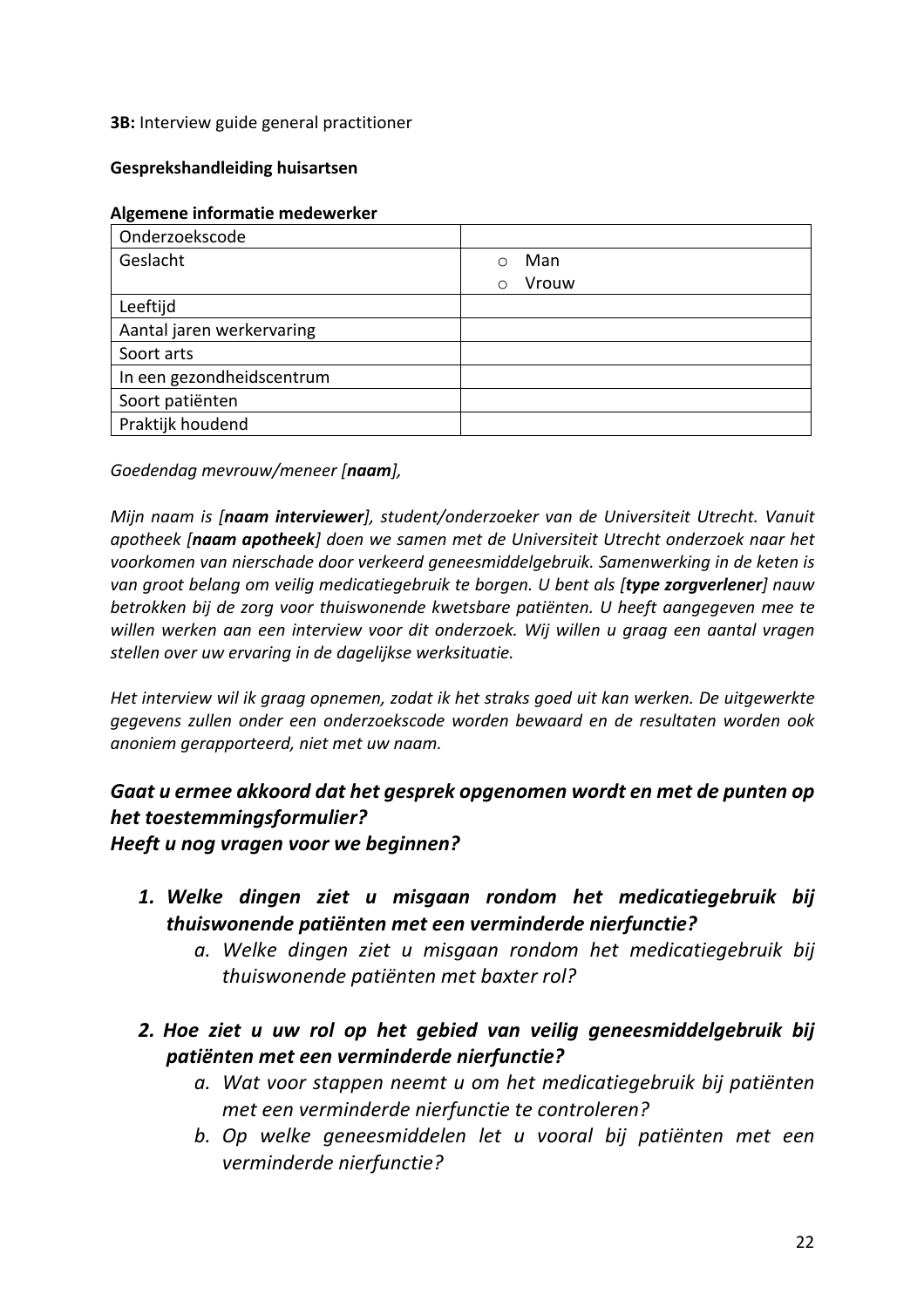- *3. Heeft u met andere zorgverleners waar u samen mee werkt afspraken om ervoor te zorgen dat patiënten met een verminderde nierfunctie hun medicatie veilig kunnen gebruiken?*
	- *a. Welke afspraken zijn er gemaakt tussen de verschillende zorgverleners in uw eerstelijns zorgnetwerk?*
	- *b. Welk voorbeeld heeft u van goede samenwerking/afspraken in de zorg voor nierveilig medicijngebruik?*
	- *c. Wat gaat er goed in de samenwerking?*
	- *d. Wat kan er beter in de samenwerking?*
	- *e. Wat is er nodig om samenwerking in de keten tot een succes te maken?*
	- *f. Wat is volgens u de taak van de huisarts?*
	- *g. Wat is volgens u de taak van de apotheek?*

## *Indien nee:*

- *h. Waarover zou u graag afspraken over willen maken?*
- *4. Patiënten met een verminderde nierfunctie moeten tijdens zogenaamde sick days, periodes met risico op uitdroging, extra opletten met het gebruik van medicatie.* 
	- *a. Maakt u dit wel eens mee? Zo ja, hoe vaak?*
	- *b. Wat doet u dan?*
	- *c. Zijn hierover [geneesmiddelgebruik tijdens sick days] afspraken gemaakt met de huisarts of de apotheek? Welke?*
	- *d. Welke informatie geeft u aan de patiënt?*
- *5. Onderzoekers vanuit de UU gaan een nieuw project opzetten ter preventie van acute nierschade. In dit project worden mensen met een verminderde nierfunctie die potentieel gevaarlijke geneesmiddelen gebruiken opgespoord. Zij krijgen informatie over veilig gebruik van deze geneesmiddelen, en met de patiënten en alle betrokken zorgverleners (apotheker, huisarts, thuiszorg, mantelzorger) worden afspraken gemaakt over het omgaan met de geneesmiddelen tijdens sick days. Wanneer zich zo'n periode voordoet wordt de apotheek gewaarschuwd, die vervolgens de geneesmiddelen van de patiënt tijdelijk aanpast, tot het risico op uitdroging is geweken. De apotheek laat dit ook weten aan de voorschrijver?*
	- a. *Wat vindt u hiervan? Zou u hieraan mee doen?*
	- *b. Wie is volgens u de geschikte persoon om dit aan te melden?*
	- *c. Op welke manier zouden sick days gemeld moeten worden (telefoon/mail etc)?*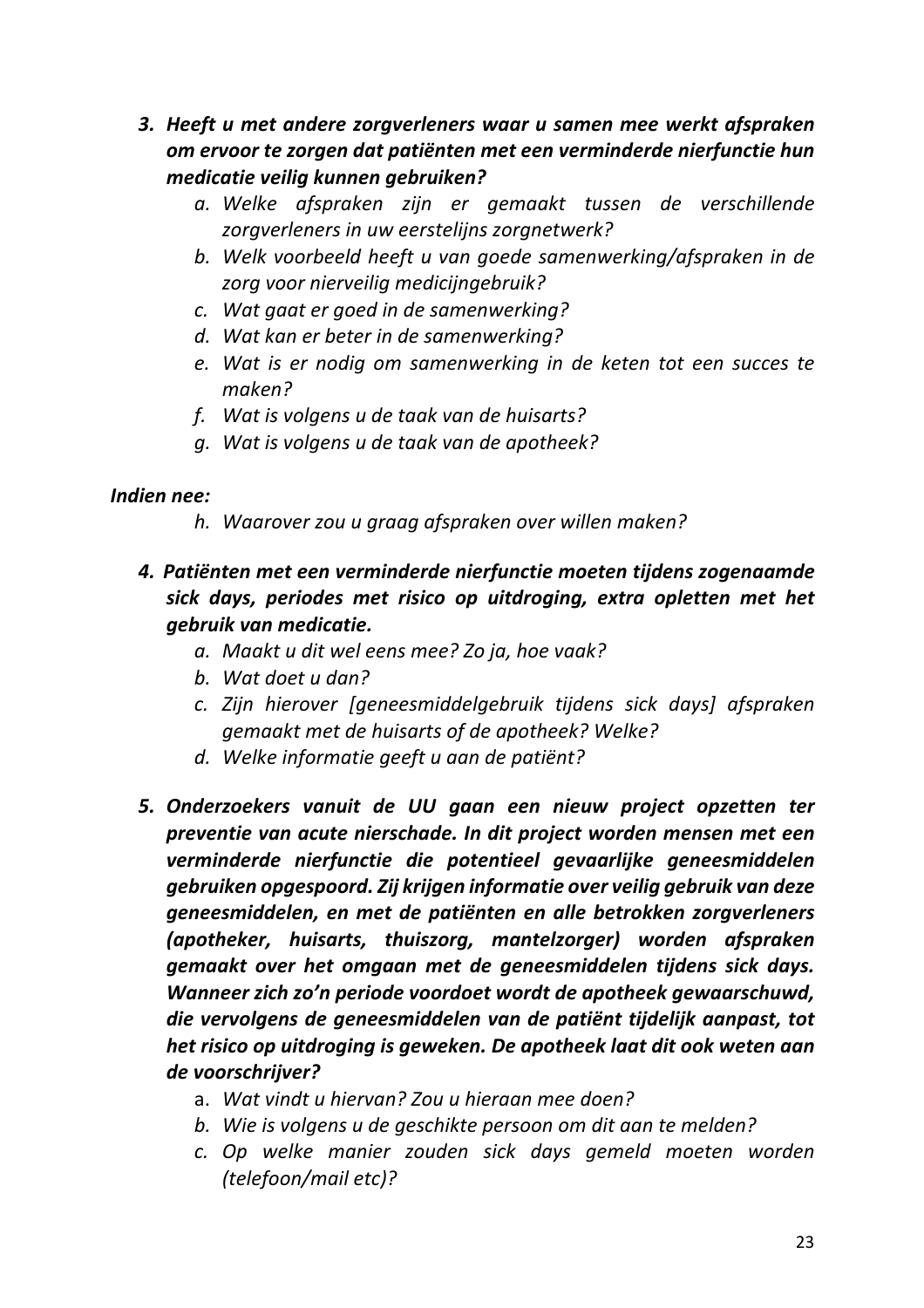- *d. Wat vindt u er van als de meldingen naar de apotheek zouden gaan?*
- *e. Welke afspraken moeten zorgverleners vooraf maken?*
- *f. Hoe ziet u het proces van het vooraf afstemmen van de interventie voor zich, moeten deze afspraken gemaakt worden met de originele voorschrijver, of mogen deze afspraken ook met de huisarts gemaakt worden?*
- *g. Wie is verantwoordelijk voor het herstarten van de juiste dosering van de medicatie na een tijdelijke stop gedurende de sick days?*
	- *i. Hoe zal gemonitord worden dat het herstarten op de juiste wijze gebeurt?*
- *h. Wat ziet u als knelpunten?*
- *i. Wat is er nodig om dit project te laten slagen?*
- *6. Binnen dit project willen we ook trainingsmaterialen voor zorgverleners ontwikkelen.* 
	- *a. Waar zou u behoefte aan hebben?*
	- *b. Welke kennis of vaardigheden zou u willen opdoen?*
	- *c. Wat zijn dingen/aandachtspunten die we dan niet mogen vergeten?*
- *7. Wij willen ook de betreffende patiënten met een verminderde nierfunctie informeren over sick days en het belang van het melden hiervan. Daarbij betrekken we dan indien nodig ook mantelzorgers en thuiszorg.* 
	- *a. Over welke aspecten zouden patiënten of mantelzorgers volgens u extra informatie moeten krijgen?*
	- *b. Wie zou deze informatie moeten overbrengen aan de patiënt?*
	- *c. Wat kan de patiënt zelf doen?*
	- *d. Hoe ziet u uw rol hierin?*

*We zijn aan het einde van het interview gekomen. Bedankt voor uw medewerking. Ik zal de belangrijkste punten nog even noemen [geef korte samenvatting].* 

## *Ben ik nog iets vergeten of wilt u nog iets toevoegen?*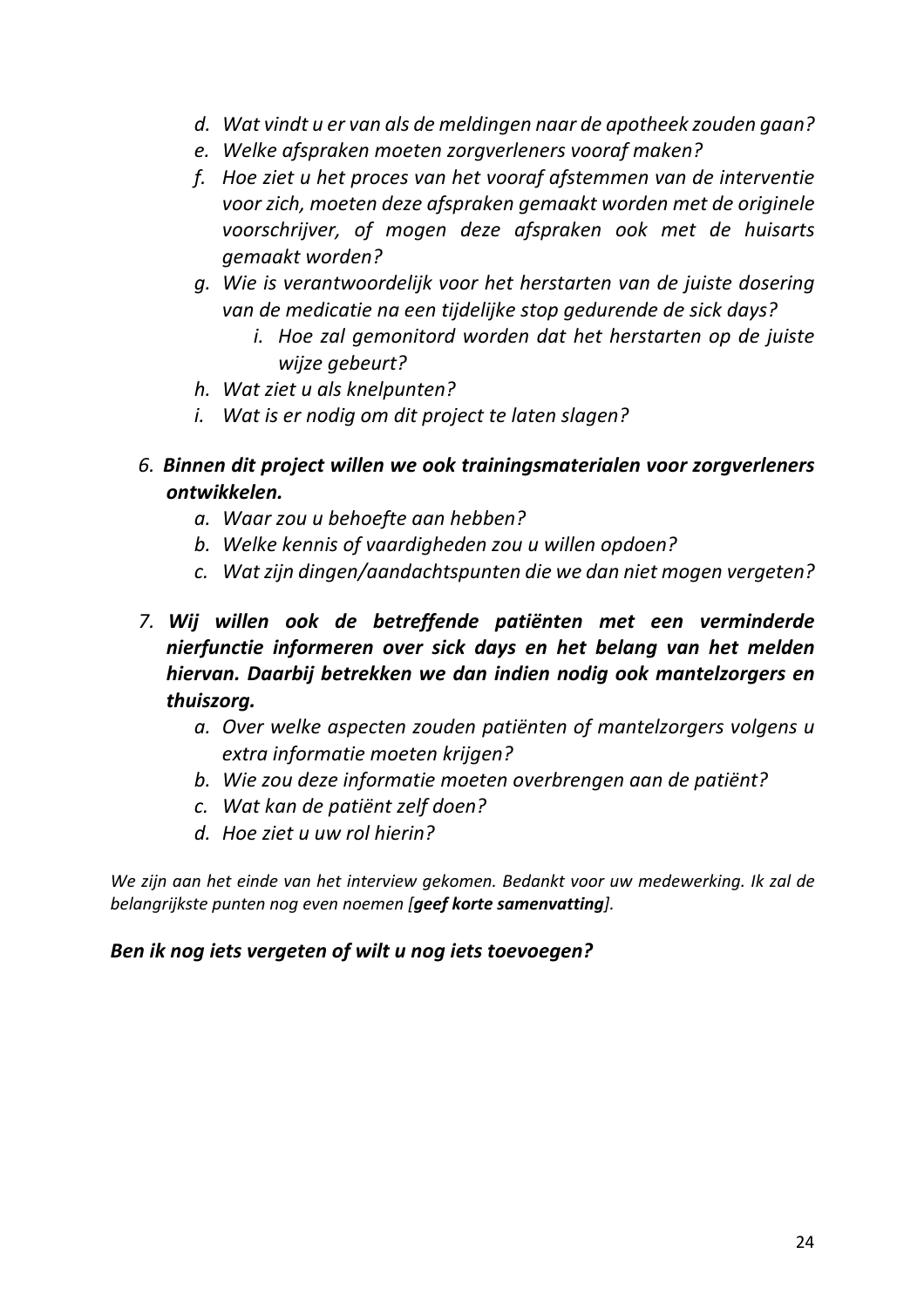**3C:** Interview guide hospital based physician

### **Gesprekshandleiding medisch specialist**

### **Algemene informatie**

| Datum                               |                     |
|-------------------------------------|---------------------|
| Onderzoekscode                      |                     |
| Geslacht                            | Man                 |
|                                     | Vrouw<br>$\bigcirc$ |
| Leeftijd                            |                     |
| Aantal jaren werkervaring           |                     |
| Soort specialisme                   |                     |
| Academisch, topklinisch of perifeer |                     |

*Goedendag mevrouw/meneer [naam],*

*Mijn naam is [naam interviewer], student/onderzoeker van de Universiteit Utrecht. Vanuit de Universiteit Utrecht doen we onderzoek naar het voorkomen van nierschade door verkeerd geneesmiddelgebruik. Samenwerking in de keten is van groot belang om veilig medicatiegebruik te borgen. Mogelijk ziet u als [type specialist] de gevolgen hiervan in de praktijk voorbijkomen. Uit onderzoek blijkt dat een deel van de ziekenhuisopnamen voorkomen hadden kunnen worden, als gevolg van onjuist medicatiegebruik. Daarom is het fijn dat u heeft aangegeven mee te willen werken aan een interview voor dit onderzoek. Wij willen u graag een aantal vragen stellen over uw ervaring in de dagelijkse werksituatie.*

*Het interview wil ik graag opnemen, zodat ik het straks goed uit kan werken. De uitgewerkte gegevens zullen onder een onderzoekscode worden bewaard en de geaggregeerde gegevens worden anoniem naar buiten gebracht, niet met uw naam.* 

## *Gaat u ermee akkoord dat het gesprek opgenomen wordt en met de punten op het toestemmingsformulier?*

*Heeft u nog vragen voor we beginnen?*

- *1. Welke dingen ziet u misgaan rondom het medicatiegebruik bij thuiswonende patiënten met een verminderde nierfunctie?* 
	- *a. Welke dingen ziet u misgaan tijdens een ziekenhuisopname?*
	- *b. Welke dingen ziet u misgaan na een ziekenhuisopname (na ontslag of na bezoek aan specialist)?*

## *2. Geeft u patiënten voorlichting over de verminderde nierfunctie?*

- *a. Wat vertelt u patiënten?* 
	- *i. Gebruikt u materialen hierbij? Zo ja, welke?*
- *b. Geeft u ook voorlichting over sick days (risico's bij uitdroging), zo ja welke?*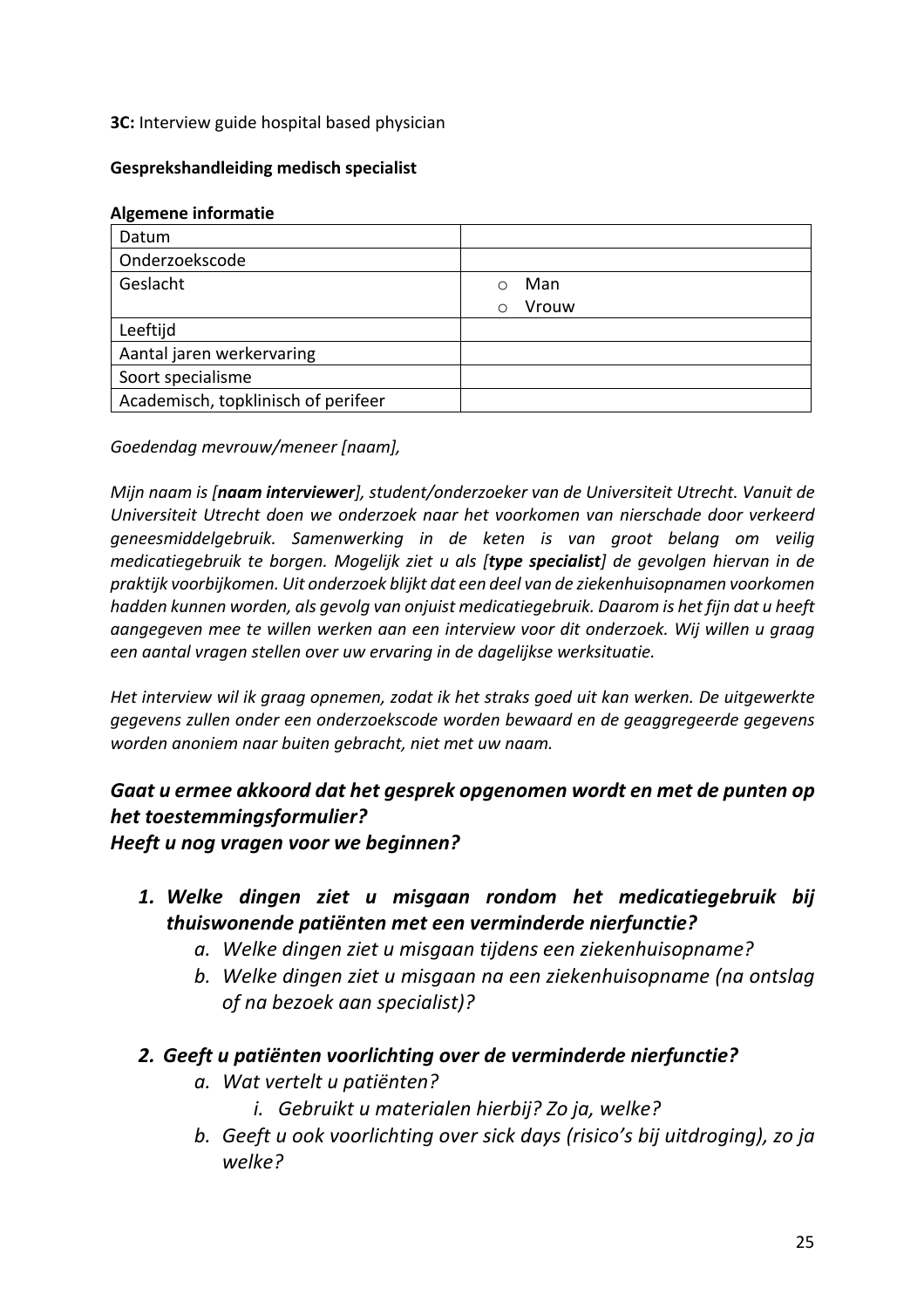- *c. Hoe controleert u het medicatiegebruik bij patiënten met een verminderde nierfunctie?*
- *d. Op welke geneesmiddelen let u vooral bij patiënten met een verminderde nierfunctie?*
- *3. Patiënten met een verminderde nierfunctie moeten tijdens zogenaamde sick days, periodes met risico op uitdroging, extra opletten met het gebruik van medicatie. U ziet in de praktijk wellicht de gevolgen wanneer dit mis gaat, kunt u daar wat over vertellen?*
	- *a. Maakt u dat weleens mee? Zo ja, hoe vaak?*
	- *b. Wat doet u dan?*
	- *c. Zijn hierover [geneesmiddelgebruik tijdens sick days] afspraken gemaakt met de huisarts of de apotheek om zo'n ziekenhuisopname in de toekomst te voorkomen? Welke?*
	- *d. Welke informatie geeft u patiënten?*
- *4. Werkt u met andere zorgverleners samen om ervoor te zorgen dat patiënten met een verminderde nierfunctie hun medicatie veilig kunnen gebruiken? Indien ja:*
	- *a. Met welke zorgverleners heeft u contact?*
	- *b. Welke afspraken zijn er gemaakt tussen de verschillende zorgverleners in uw zorgnetwerk?*
	- *c. Welk voorbeeld heeft u van goede samenwerking/afspraken in de zorg voor nierveilig medicijngebruik?*
	- *d. Wat gaat er goed in de samenwerking?*
	- *e. Wat kan er beter in de samenwerking?*
	- *f. Wat is er nodig om samenwerking in de keten tot een succes te maken?*
	- *g. Welke informatie geeft u door aan de eerste lijn na ontslag van de patiënt uit het ziekenhuis?*
	- *h. Aan wie geeft u deze informatie door?*
	- *i. Wat is volgens u de taak / rol van de apotheek?*

## *Indien nee:*

- *j. Waarover zou u graag afspraken willen maken?*
- *5. Onderzoekers vanuit de UU gaan een nieuw project opzetten ter preventie van acute nierschade. In dit project worden mensen met een verminderde nierfunctie die potentieel gevaarlijke geneesmiddelen gebruiken opgespoord. Zij krijgen informatie over veilig gebruik van deze geneesmiddelen, en met de patiënten en alle betrokken zorgverleners*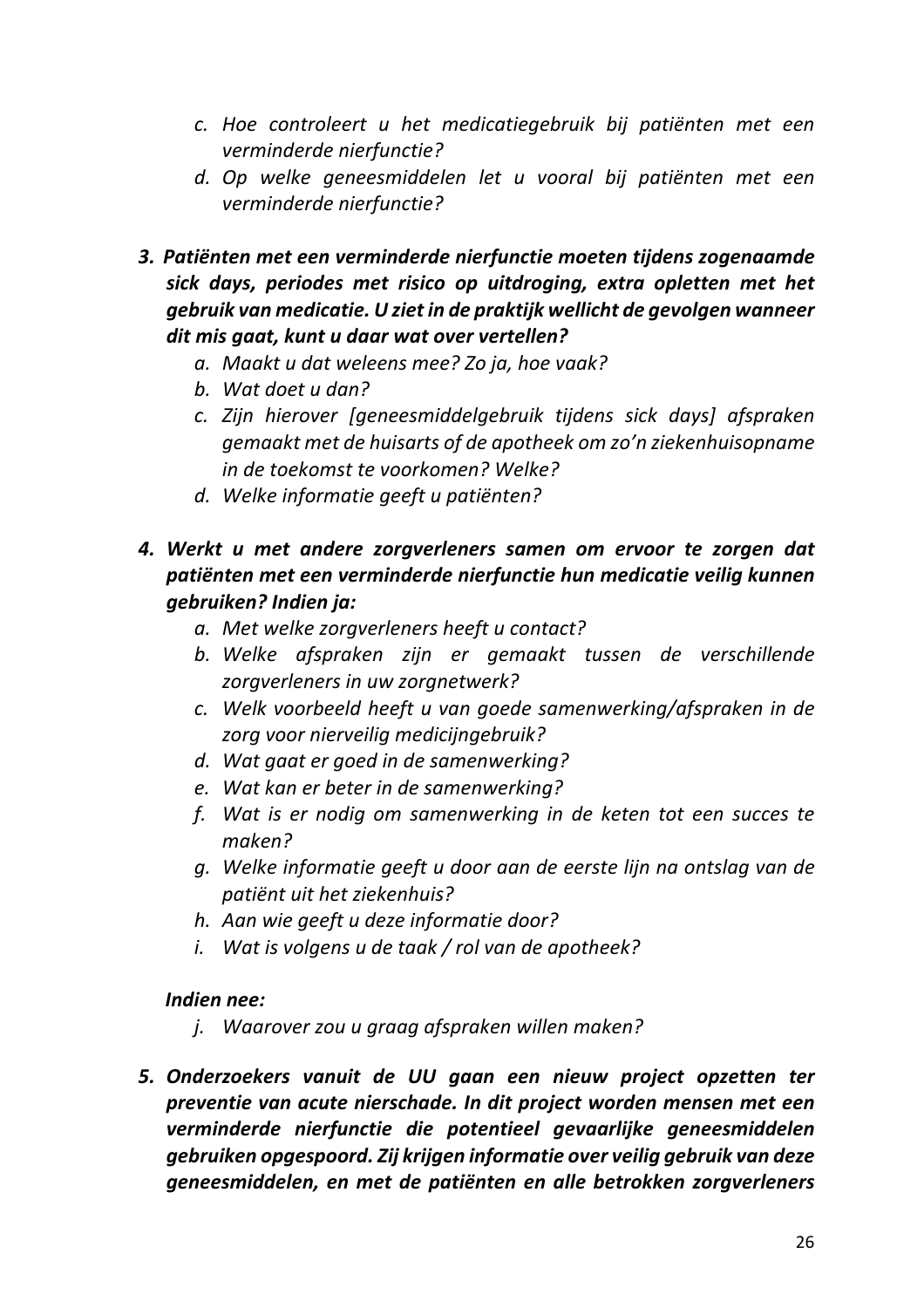*(apotheker, huisarts, specialist, thuiszorg, mantelzorger) worden afspraken gemaakt over het omgaan met de geneesmiddelen tijdens sick days. Wanneer zich zo'n periode voordoet wordt de apotheek gewaarschuwd, die vervolgens de geneesmiddelen van de patiënt tijdelijk aanpast, tot het risico op uitdroging is geweken. De apotheek laat dit ook weten aan de voorschrijver.*

- *a. Wat vindt u hiervan? Zou u hieraan meewerken?* 
	- *i. Waarom wel/niet?*
- *b. Is de apotheker de geschikte persoon om dit aan te melden? Waarom wel of niet? Wie zou dit dan moeten doen?*
- *c. Op welke manier zouden sick days gemeld moeten worden aan de apotheek (telefoon/mail etc)?*
- *d. Welke afspraken moeten zorgverleners vooraf maken?*
- *e. Hoe ziet u het proces van het vooraf afstemmen van de interventie voor zich, moeten deze afspraken gemaakt worden met de originele voorschrijver, of mogen deze afspraken ook met de huisarts gemaakt worden?*
- *f. Wie is verantwoordelijk voor het herstarten van de juiste dosering van de medicatie na een tijdelijke stop gedurende de sick days?* 
	- *i. Hoe zal gemonitord worden dat het herstarten op de juiste wijze gebeurt?*
- *g. Wat ziet u als knelpunten?*
- *h. Wat is er nodig om deze interventie te laten slagen?*
- *6. Wij willen ook de betreffende patiënten met een verminderde nierfunctie informeren over sicks days en het belang van het melden hiervan. Daarbij betrekken we dan indien nodig ook mantelzorgers en thuiszorg.* 
	- *a. Over welke aspecten zouden patiënten of mantelzorgers volgens u extra informatie moeten krijgen?*
	- *b. Wie zou deze informatie moeten overbrengen aan de patiënt?*
	- *c. Wat kan de patiënt zelf doen?*
	- *d. Hoe ziet u uw rol hierin?*

*We zijn aan het einde van het interview gekomen. Bedankt voor uw medewerking. Ik zal de belangrijkste punten nog even noemen [geef korte samenvatting].* 

## *Ben ik nog iets vergeten of wilt u nog iets toevoegen?*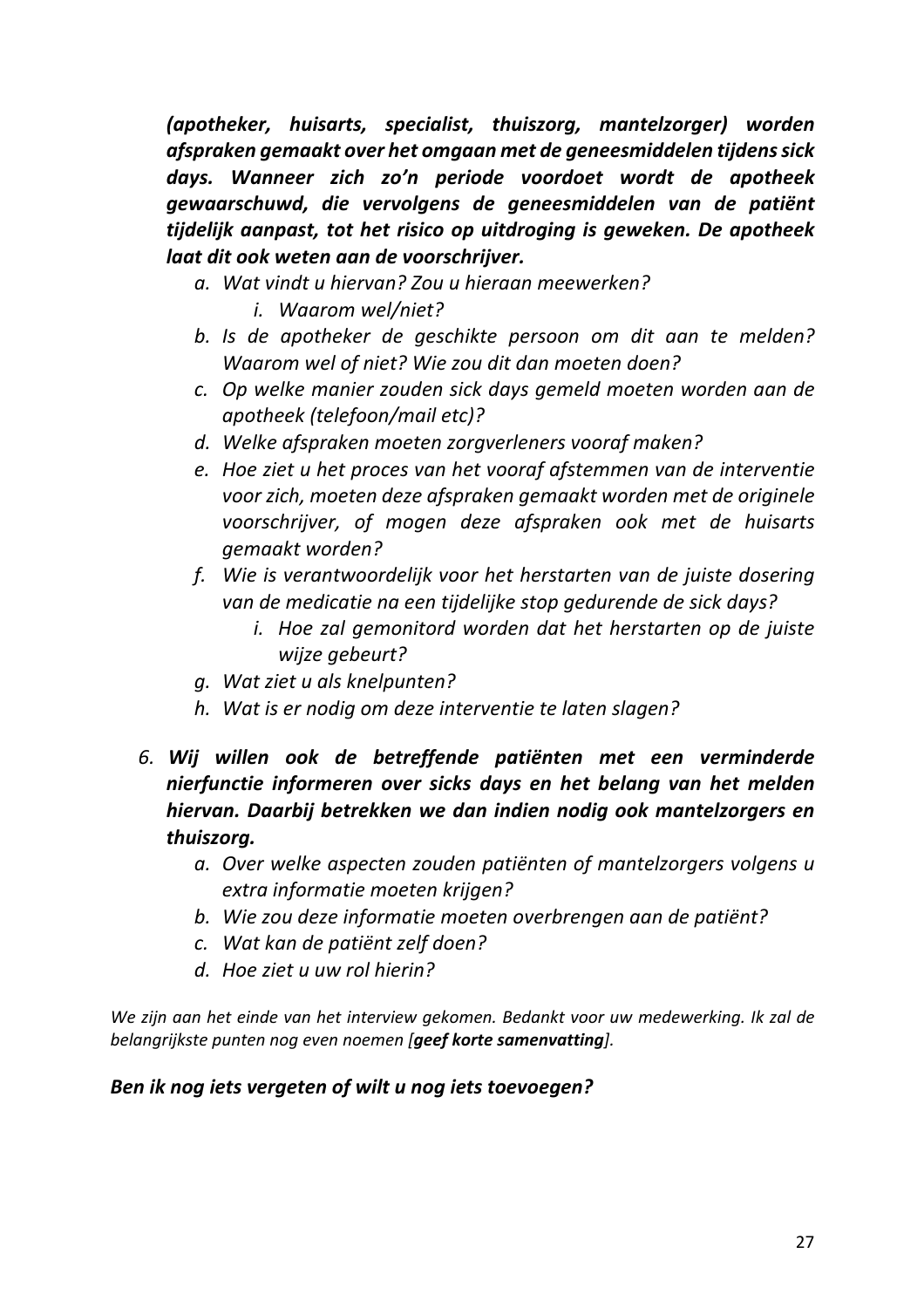**Appendix 4:** Codebooks (in Dutch) **4A:** Codebook pharmacists

### **Codeboom apothekers**

- Problemen medicatiegebruik verminderde nierfunctie
	- o Baxterrol
		- Geen goede monitoring
		- § Communicatie
	- o Algemeen
		- Verminderd toezicht
		- Patiënt heeft het overzicht niet meer
		- Ontbreken recente labwaarden
- Veilig medicatiegebruik verminderde nierfunctie
	- o Rol apotheker
		- Controle medicatiegebruik en labwaarden
		- Informatievoorziening patiënten.
	- o Geneesmiddelen
- Samenwerking andere zorgverleners bij medicatie verminderde nierfuncties
	- o Afspraken tweede lijn
		- Nierfunctie op specialistenrecept
	- o Afspraken eerste lijn
		- Communicatie nierfunctie
	- o Pluspunten samenwerking
		- Korte lijnen zorgverleners
	- o Benodigdheden en ideeën ter verbetering samenwerking
		- $\blacksquare$  ICT
		- Protocol met afspraken voor acties.
	- o Geen afspraken
- Sick days
	- o Frequentie optreden sick days
		- § Geen zicht op
		- Schatting
	- o Actie
	- o Afspraken voorschrijvers
	- o Informatievoorziening patiënten
- Sick day rules
	- o Mening implementatie sick day rules
	- o Geschiktheid melding
		- Apotheker
		- § Voorschrijver
	- o Manier melden aan apotheek
	- o Monitoring herstarten
		- De verantwoordelijke voor de wijziging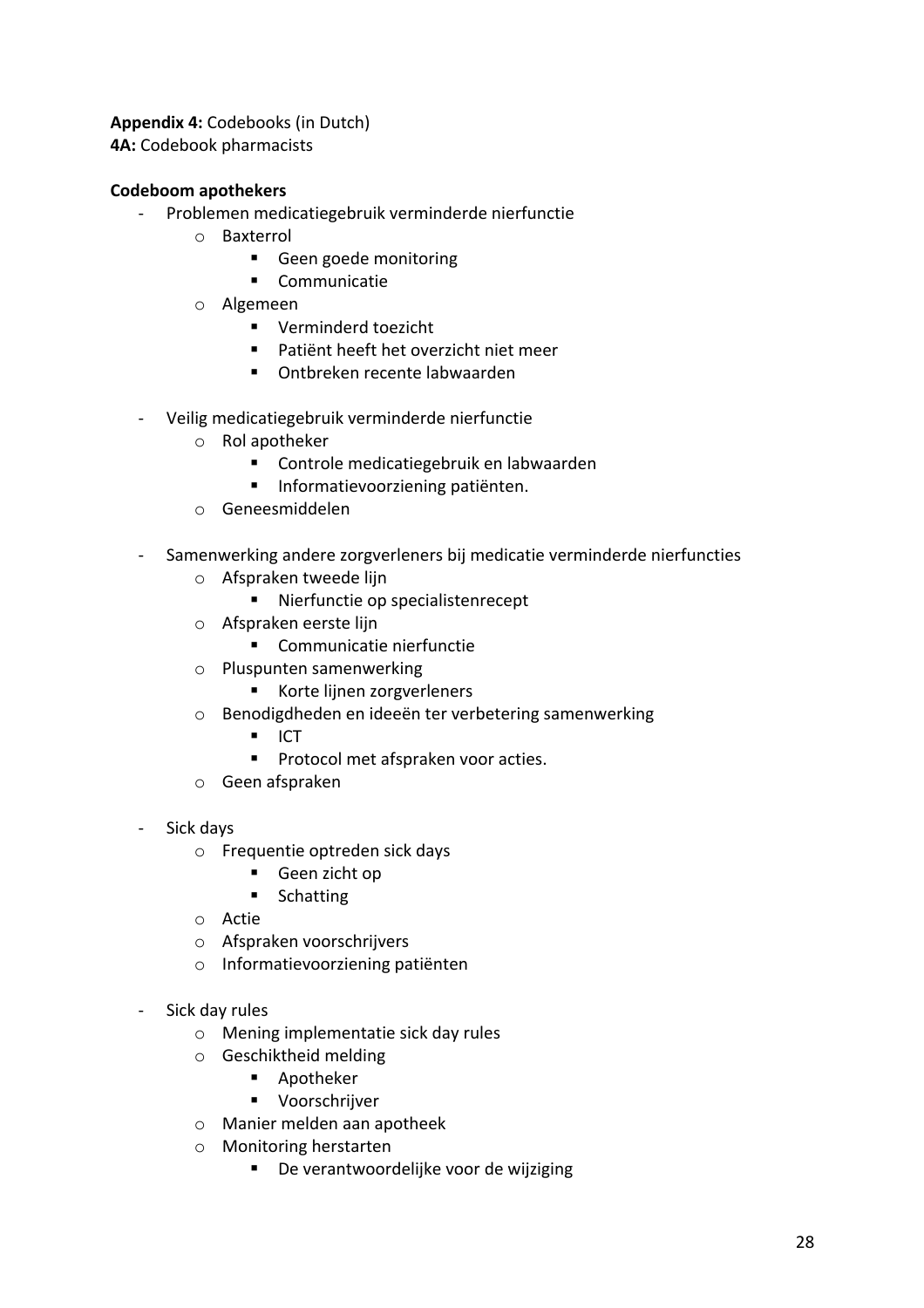- o Benodigdheden en knelpunten
	- Protocollen of richtlijnen voor interventie
	- Tijd
	- § Geld
	- Monitoring
	- ICT
	- § Afspraken zorgverleners
		- $\bullet$  Betrekken hoofdbehandelaar  $2^e$  lijn
		- Wie neemt regie?
	- Zelfstandigheid patiënt
	- Bewustwording en kennis patiënt
- Trainingsmaterialen zorgverleners
	- o Behoeften
		- § Kennis
		- Casuïstiek
		- Scholing apothekersassistenten
		- Scholing thuiszorg en/of verpleging
	- o Aandachtspunten
- Informatievoorziening patiënten, mantelzorg/thuiszorg
	- o Onderwerpen informatievoorziening
		- Begrip sick day
		- Wanneer actie ondernemen
	- o Overdracht informatie aan patiënt
		- Huisarts
		- Apotheek
	- o Rol patiënt
	- o Materialen
- Opvallende quotes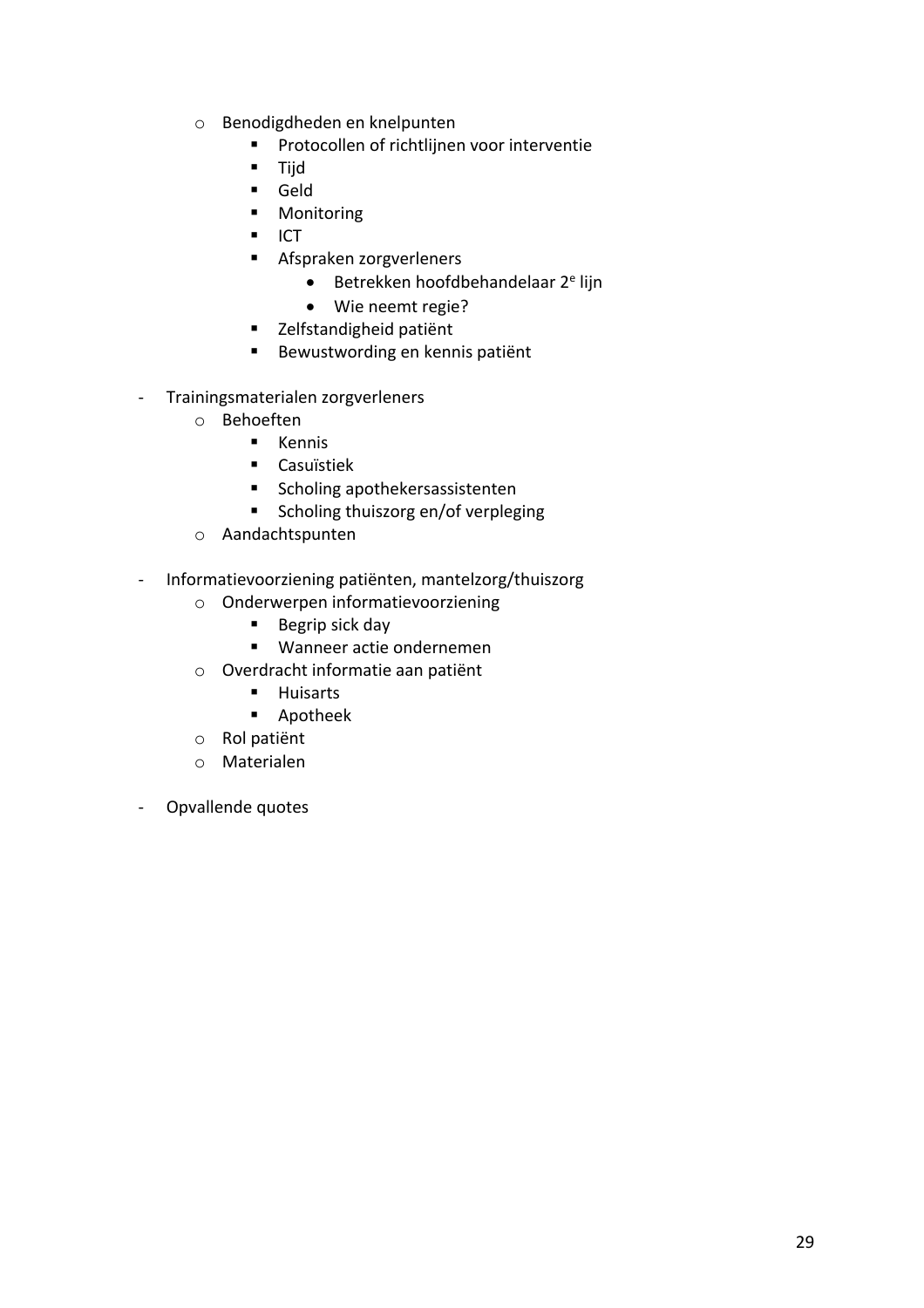**4B:** Codebook general practitioners

## **Codeboom huisartsen**

- Problemen medicatiegebruik verminderde nierfunctie
	- o Baxterrol
		- Geen goede monitoring
		- § Communicatie
		- Logistieke problemen
	- o Algemeen
		- Verminderd toezicht
		- Ontbreken recente labwaarden
		- Ontbreken noodzaak medicatie gebruik
		- Onvoldoende voorlichting patiënt
- Veilig medicatiegebruik verminderde nierfunctie
	- o Rol huisarts
		- Controle medicatiegebruik en labwaarden
		- Informatievoorziening patiënten.
	- o Geneesmiddelen
- Samenwerking andere zorgverleners bij medicatie verminderde nierfuncties
	- o Afspraken tweede lijn
	- o Afspraken eerste lijn
		- Communicatie nierfunctie
	- o Pluspunten samenwerking
		- Korte lijnen zorgverleners
	- o Benodigdheden en ideeën ter verbetering samenwerking
		- $\blacksquare$  ICT
		- Protocol met afspraken voor acties.
	- o Geen afspraken
	- o Rol huisarts
		- Registreren nierfunctie
	- o Rol apotheek
- Sick days
	- o Frequentie optreden sick days
		- Geen zicht op
		- Schatting
	- o Actie
	- o Afspraken zorgverleners
	- o Informatievoorziening patiënten
- Sick day rules
	- o Mening implementatie sick day rules
	- o Geschiktheid melding
		- Apotheker
		- § Voorschrijver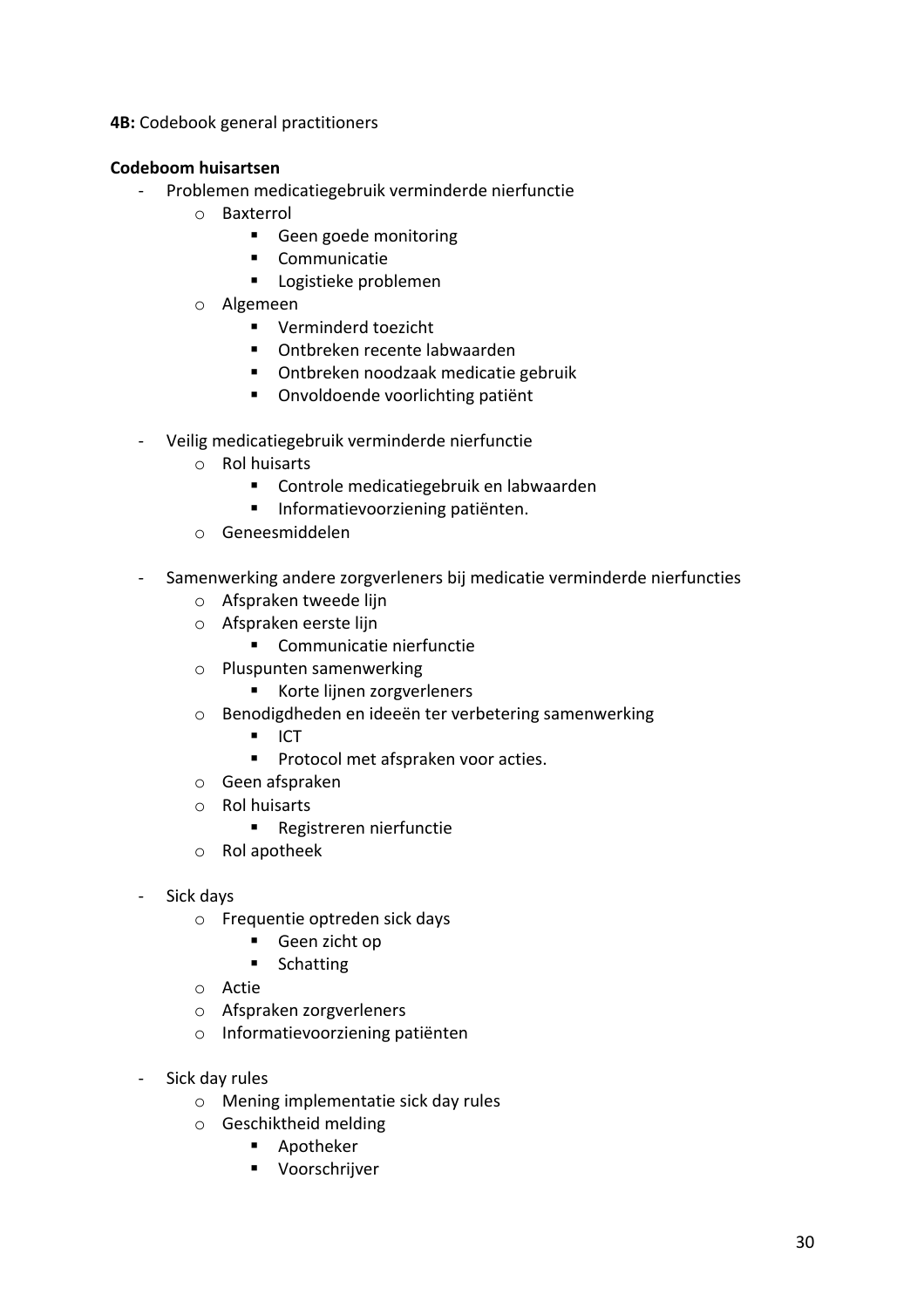- o Manier melden sick day
- o Monitoring herstarten
	- De verantwoordelijke voor de wijziging
- o Benodigdheden en knelpunten
	- Protocollen of richtliinen
	- Tijd
	- § Geld
	- Monitoring
	- ICT
	- § Afspraken zorgverleners
		- $\bullet$  Betrekken hoofdbehandelaar  $2^e$  lijn
		- Wie neemt regie?
	- Zelfstandigheid patiënt
	- Bewustwording en kennis patiënt
	- § Klinische beeldvorming
	- Praktische uitvoering
- Trainingsmaterialen zorgverleners
	- o Behoeften
		- § Kennis
		- Casuïstiek
	- o Aandachtspunten
- Informatievoorziening patiënten, mantelzorg/thuiszorg
	- o Onderwerpen informatievoorziening
		- Begrip sick day
		- Wanneer actie ondernemen
	- o Overdracht informatie aan patiënt
		- Huisarts
		- Apotheek
	- o Rol patiënt
	- o Rol huisarts
	- o Materialen
- Opvallende quotes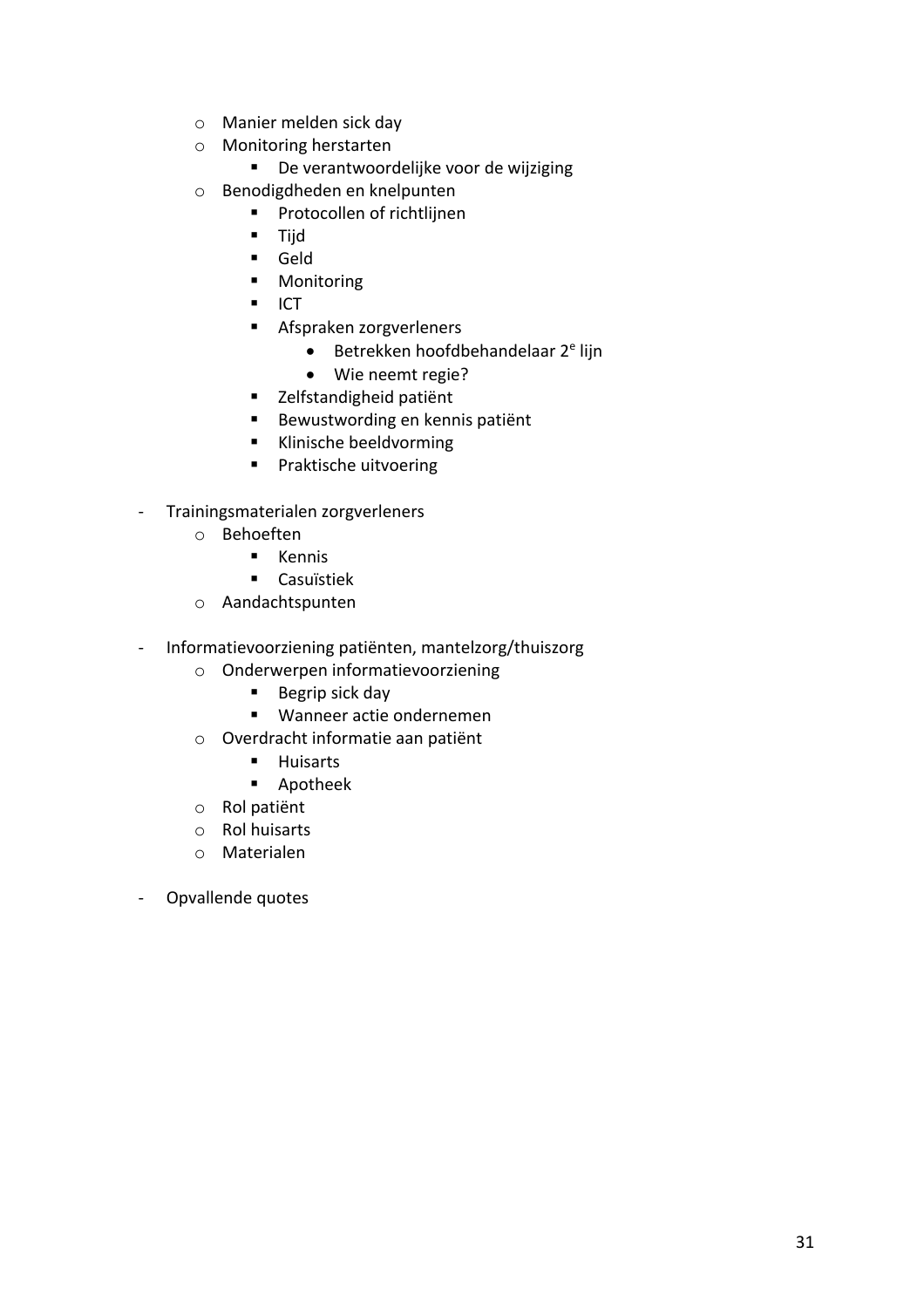**4C:** Codebook hospital based physicians

### **Codeboom medisch specialisten**

- Problemen medicatiegebruik verminderde nierfunctie
	- o Algemeen
		- Onwetendheid patiënt
		- § Medicatiebewaking
		- § Informatieoverdracht
	- o Problemen tijdens ziekenhuisopname
		- Onjuiste schatting eGFR
		- Verminderd toezicht medicatiegebruik
	- o Problemen na ziekenhuisopname
		- Oniuist medicatieoverdracht
		- Verminderde monitoring
		- Onwetendheid patiënt
- Veilig medicatiegebruik verminderde nierfunctie
	- o Informatievoorziening
		- Materialen
		- § Leefstijlvoorziening
		- Uitleg medicatie
	- o Rol specialist
		- Controle medicatiegebruik
	- o Geneesmiddelen
- Sick days
	- o Frequentie
		- Schatting
		- Geen zicht
	- o Actie
		- Aanpassing medicatie
			- Patiënt
			- Voorschrijver
	- o Afspraken voorschrijvers
		- § Communicatie
	- o Informatievoorziening patiënten
- Samenwerking andere zorgverleners
	- o Afspraken zorgverleners
		- Protocol of richtlijn
		- **Betrekken 1<sup>e</sup> lijn**
		- Samenwerking  $2<sup>e</sup>$  lijn
	- o Voorbeeld goede samenwerking
	- o Pluspunten samenwerking
	- o Benodigdheden en ideeën ter verbetering samenwerking
		- § Communicatie
		- ICT